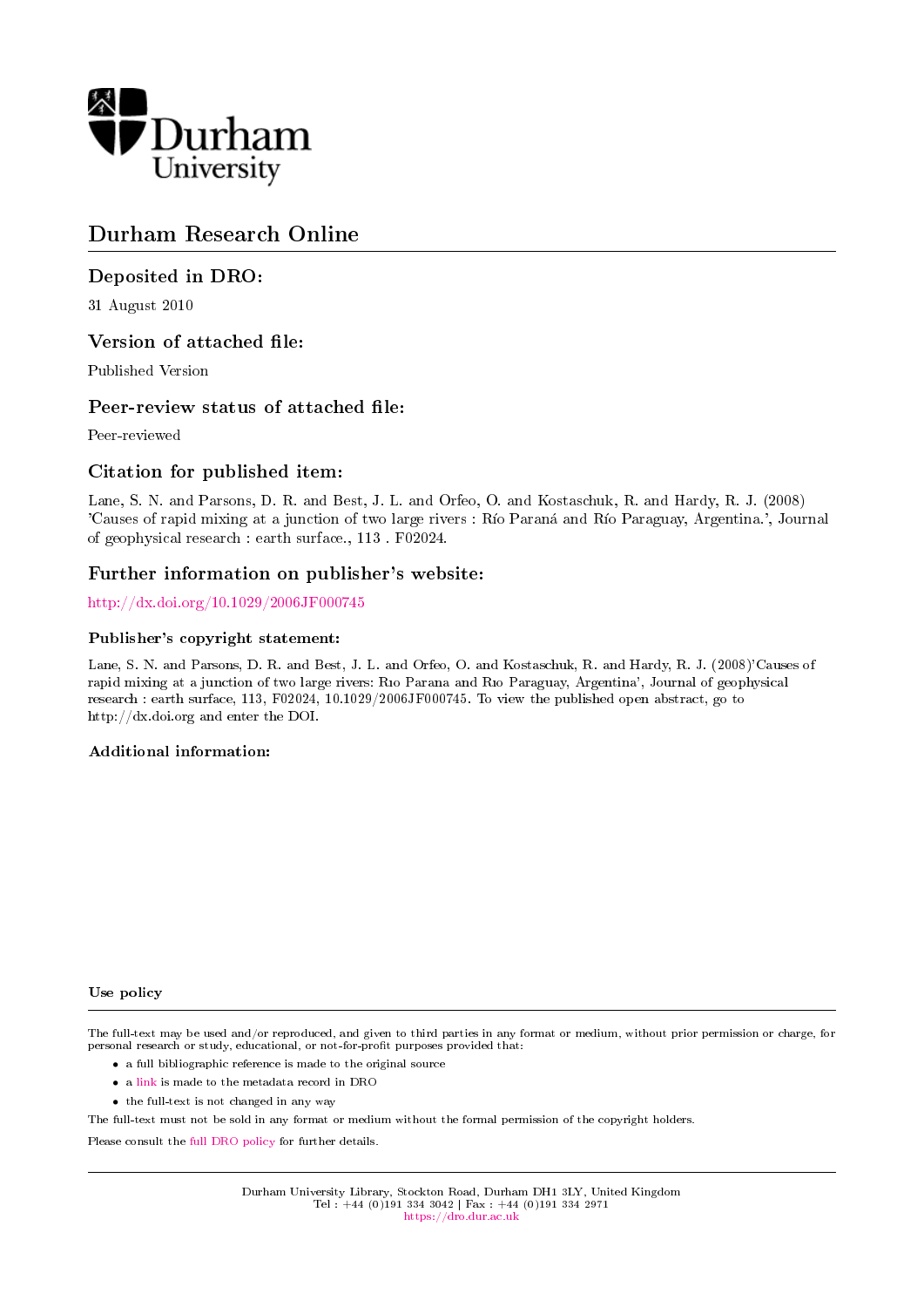

# Causes of rapid mixing at a junction of two large rivers: Río Paraná and Río Paraguay, Argentina

S. N. Lane,<sup>1</sup> D. R. Parsons,<sup>2</sup> J. L. Best,<sup>3,4,5</sup> O. Orfeo,<sup>6</sup> R. A. Kostaschuk,<sup>7</sup> and R. J. Hardy<sup>1</sup>

Received 19 January 2007; revised 28 November 2007; accepted 21 February 2008; published 7 June 2008.

[1] Airborne and satellite observations show that when large rivers join they can take hundreds of kilometers to mix completely but, on occasion, may mix very rapidly. Application of established semitheoretical analyses shows that long mixing lengths should be expected. The first measurements of mixing processes at a large river junction (Río Paraná and Río Paraguay, Argentina, combined width  $\sim$  2.8 km) are presented at two occasions: first when they mix in >400 km, and second when mixing is complete in only 8 km downstream of the junction. For the case of slower mixing, at-a-point surveys showed that mixing driven by turbulent shear associated with a near-vertical shear layer was restricted to close to the junction (to 0.272 multiples of the postconfluence width downstream). Transect surveys showed penetration of more turbid water from the Río Paraguay underneath the Río Paraná, but this was insufficient to promote more rapid mixing. There was no clear channel-scale circulation present and slow mixing was compounded by reverse topographic forcing on the mainstream Río Paraná side of the river. This kept more turbid water on the Río Paraguay side of the river, close to the bed. In the case of rapid mixing, we found clear channel-scale circulation. The momentum ratio between the combining flows reinforced the effects of the discordance in bed height between the tributaries at the confluence and allowed penetration of more turbid Río Paraguay water further across the channel width deeper within the flow. The importance of the interaction between momentum ratio and bed morphology at channel junctions makes mixing rates at the confluence dependent upon basin-scale hydrological response, which is more likely to differ between large confluent rivers than small rivers, as a result of the different climatic/topographic zones that they may capture.

Citation: Lane, S. N., D. R. Parsons, J. L. Best, O. Orfeo, R. A. Kostaschuk, and R. J. Hardy (2008), Causes of rapid mixing at a junction of two large rivers: Río Paraná and Río Paraguay, Argentina, J. Geophys. Res., 113, F02019, doi:10.1029/2006JF000745.

## 1. Introduction

[2] Field measurements and remotely sensed data show that the complete visual mixing of flows where two large rivers join commonly requires a significant river length [Mackay, 1970; Krouse and Mackay, 1971; Matsui et al., 1976; Weibezahn, 1983; Stallard, 1987], and that this distance may extend to 10s or even 100s of km (Table 1). Semitheoretical analysis [e.g., Fischer et al., 1979;

Copyright 2008 by the American Geophysical Union. 0148-0227/08/2006JF000745\$09.00

Rutherford, 1994] suggests that mixing should require a significant distance downstream, because the rate of transverse diffusion will scale with  $\hat{W}^2$ , where W is the width of the combined channels. However, on occasion, some large rivers can visually mix much more rapidly than this (Table 1) and our own field observations of the junction of the Río Paraná and Río Paraguay in Argentina show that while the mixing length can be >400 km (referred to herein as slow mixing), it can also be as little as  $\sim$ 8 km (referred to herein as rapid mixing). Research in smaller rivers has shown that near-field processes can reduce mixing lengths substantially [e.g., Gaudet and Roy, 1995]. The present paper begins by reviewing semitheoretical analyses of river mixing to identify the expected mixing lengths at the junction of the Río Paraná and Río Paraguay. We then present the first detailed measurements from a large river confluence in order to evaluate the influence of the near-field processes that contribute to both slow and rapid mixing.

## 2. Semitheoretical Analyses of River Mixing

[3] A significant body of research completed during the 1960s and 1970s developed semitheoretical models for predicting the downstream distance required for the com-

<sup>&</sup>lt;sup>1</sup>Department of Geography, Durham University Science Laboratories, Durham University, Durham, UK. <sup>2</sup>

<sup>&</sup>lt;sup>2</sup>School of Earth and Environment, University of Leeds, Leeds, UK.

<sup>&</sup>lt;sup>3</sup>Department of Geology, University of Illinois at Urbana-Champaign, Urbana, Illinois, USA. <sup>4</sup>

<sup>&</sup>lt;sup>4</sup>Department of Geography, University of Illinois at Urbana-Champaign, Urbana, Illinois, USA.

<sup>&</sup>lt;sup>5</sup>Ven Te Chow Hydrosystems Laboratory, University of Illinois at Urbana-Champaign, Urbana, Illinois, USA. <sup>6</sup>

<sup>&</sup>lt;sup>6</sup>Centro de Ecología Aplicada del Litoral, Consejo Nacional de Investigaciones Cientificas y Tecnicas, Corrientes, Argentina. <sup>7</sup>

Department of Geography, University of Guelph, Guelph, Ontario, Canada.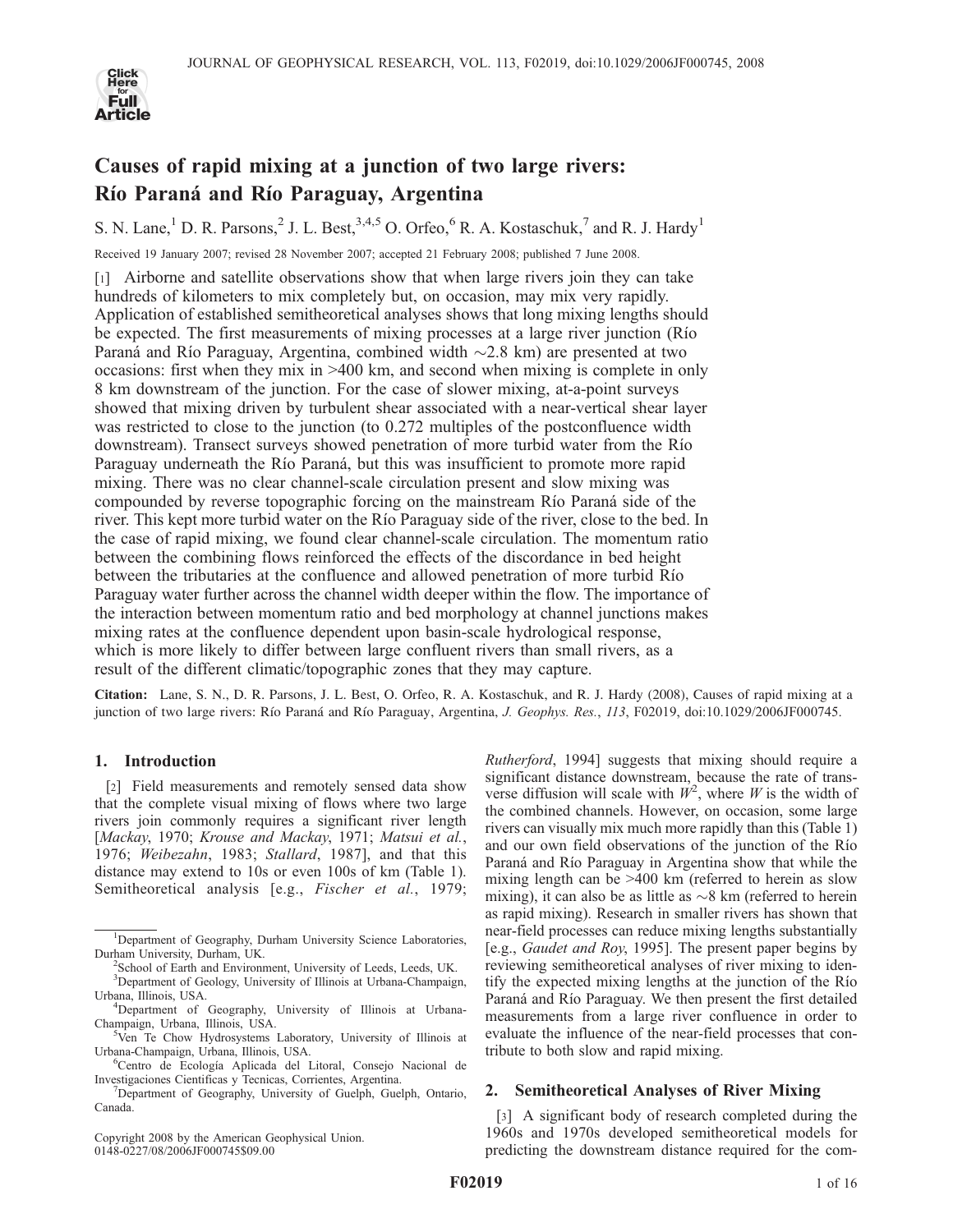|               |               |       |           |       | Postjunction   | Mixing            |                |                                                                                                               |
|---------------|---------------|-------|-----------|-------|----------------|-------------------|----------------|---------------------------------------------------------------------------------------------------------------|
|               | Left          | Width | Right     | Width | Channel Width, | Length,           |                |                                                                                                               |
| Continent     | Tributary     | (km)  | Tributary | (km)  | $W$ (km)       | $L$ (km)          | L:W            | Comments                                                                                                      |
| South America | Meta          | 0.7   | Orinoco   | 1.8   | 1.4            | 7.9, >2000        | 5.6, >111      | visual record,<br>Stallard [1987]                                                                             |
| South America | Guaviare      | 1.0   | Orinoco   | 0.9   | 1.5            | $>105.9$ , $>100$ | >69, >69       | mixing not complete when<br>downstream junction occurs,<br>Weibezahn [1983]                                   |
| South America | Amazon        | 3.4   | Purus     | 1.1   | 2.4            | 14.6              | 6.1            |                                                                                                               |
| South America | Japura        | 2.0   | Amazon    | 1.4   | 2.9            | >202.1            | >70            | mixing not complete when<br>downstream junction occurs                                                        |
| South America | Apaporis      | 0.5   | Japura    | 1.6   | 1.3            | >102.5            | >82            | mixing not complete when imagery<br>does not allow further interpretation                                     |
| South America | <b>Branco</b> | 0.9   | Negro     | 1.6   | 2.4            | 36.2              | 15             |                                                                                                               |
| South America | Paraguay      | 0.9   | Paraná    | 2.4   | 3.0            | >376.1, 8         | >127, 3.3      | visual mixing not complete when<br>influenced by return flow from<br>wetland, from 2004                       |
| South America | Negro         | 3.6   | Solimoes  | 3.1   | 4.6            | >121, >120        | >30, >30       | mixing not complete when<br>downstream junction occurs,<br>Matsui et al. [1976]                               |
| North America | Liard         | 0.66  | Mackenzie | 1.06  | 1.59           | 51.4, >320, >480  | 33, >202, >302 | visual record longer distances<br>revealed by isotope analysis,<br>Mackay [1970], Krouse and<br>Mackay [1971] |
| Africa        | Kasai         | 0.9   | Lukenie   | 0.6   | 1.1            | >93.5             | >87            | mixing not complete when<br>downstream junction occurs                                                        |
| Africa        | Benue         | 1.1   | Niger     | 1.0   | 1.4            | 103.9             | 76             | .                                                                                                             |
| Asia          | Yenesy        | 1.3   | Velmo     | 0.8   | 1.9            | 141.3             | 75             | .                                                                                                             |
| Asia          | Lena          | 0.9   | Olekma    | 0.9   | 1.4            | 159.0             | 111            |                                                                                                               |
| Asia          | Izhma         | 0.6   | Pechora   | 1.6   | 2.7            | >192.2            | >72            | mixing not complete when<br>downstream junction occurs                                                        |

Table 1. A Survey of Large River Confluences, All With a Postjunction Width of Greater Than 1 km<sup>a</sup>

<sup>a</sup>The mixing length was measured visually from satellite imagery and does not represent the actual mixing length, only that at which the two tributary flows are still visually distinguishable. This restricts attention to mixing at junctions with visually different waters. In some cases, the mixing length was interrupted by a later junction, and mixing length was only measured up to this point. Where field measurements of the same junction are available, a second distance is provided. The first value is the remotely sensed distance. The second and third values are the field-measured data from the respective sources given in the last column. We observed complete mixing in the Río Paraguay-Paraná confluence in 2004, and this is indicated. Left is defined as looking downstream.

plete transverse mixing of two confluent rivers (the transverse mixing distance,  $L_z$ ). For a conservative tracer that has become vertically well mixed close to the source (i.e., in the near field), the analysis becomes two-dimensional (2-D) [*Rutherford*, 1994]. If the source is steady, and hence the longitudinal dispersion term negligible, the depth-averaged cross-stream  $(y)$  velocity is zero, the downstream  $(x)$  mean depth, depth-averaged velocity  $(U)$  and transverse dispersion coefficient  $(k_y)$  are constant, and  $k_y \gg \varepsilon$  y, the turbulent diffusion coefficient, then:

$$
U\frac{\partial c}{\partial x} = k_y \frac{\partial^2 c}{\partial y^2},\tag{1}
$$

where  $c$  is the tracer concentration. This is the constantcoefficient model of transverse mixing. Solution of this equation for the special case of the junction of two rivers (i.e.,  $\partial c/\partial y = 0$  at  $y = 0$  and  $y = W$ ) is given by *Fischer et al.* [1979]. For the case where the mixing interface is at approximately  $y = 0.25W$ , as in the river junction studied here, and with mixing complete to within  $\pm 5\%$ , then:

$$
L_z \approx 0.18 \frac{UW^2}{k_y}.
$$
 (2)

Equation (2) allows determination of the effective value of  $k_v$  required to reproduce the observed  $L_z$ , albeit with some uncertainty given that the data in Table 1 are based upon

visual data. For the junction of the Río Paraná and Río Paraguay,  $k_y \approx 5.6 \text{ m}^2 \text{s}^{-1}$  for the slower mixing case (2005) and  $k_y \approx 266.0$  m<sup>2</sup> s<sup>-1</sup> for the more rapid mixing case (2004). It is normal to nondimensionalize  $k_y$  by dividing by  $dU^*$ , where  $U^*$  is the shear velocity,  $(gdS)^{0.5}$ , and S is reach slope (0.00005 for the Paraná): for the slower mixing case,  $k_v/dU^* = 11.8$  and for the more rapid mixing case  $k_v/dU^* =$ 648.8. Comparison of these values with established estimates of  $k_v/dU^*$  [e.g., Fischer et al., 1979; Rutherford, 1994] suggests that the slower mixing case is close to the range of experimental results for curved channels,  $1 \leq k_{\nu}$  $dU^*$  < 3 [*Rutherford*, 1994], whereas the rapid mixing case is 2 orders of magnitude higher than any values reported by Rutherford [1994].

[4] The above analysis determines the effective value of  $k<sub>v</sub>$  required in (2) in order to reproduce the visually observed mixing length, with this distance thus being influenced by local mixing processes associated with flow at the junction (the near field) and mixing associated with far-field processes. Research in small rivers has shown that three primary flow mechanisms contribute to near-field mixing at river confluences: (1) shear between the confluent flows [Best, 1987], which may lead to the formation of twodimensional vortices with near-vertical axes [Brown and Roshko, 1974; Rogers and Moser, 1992] that translate and merge as they are advected and stretched downstream [Winant and Browand, 1974; Sukhodolov and Rhoads, 2001]; (2) helical motions (secondary circulation) associat-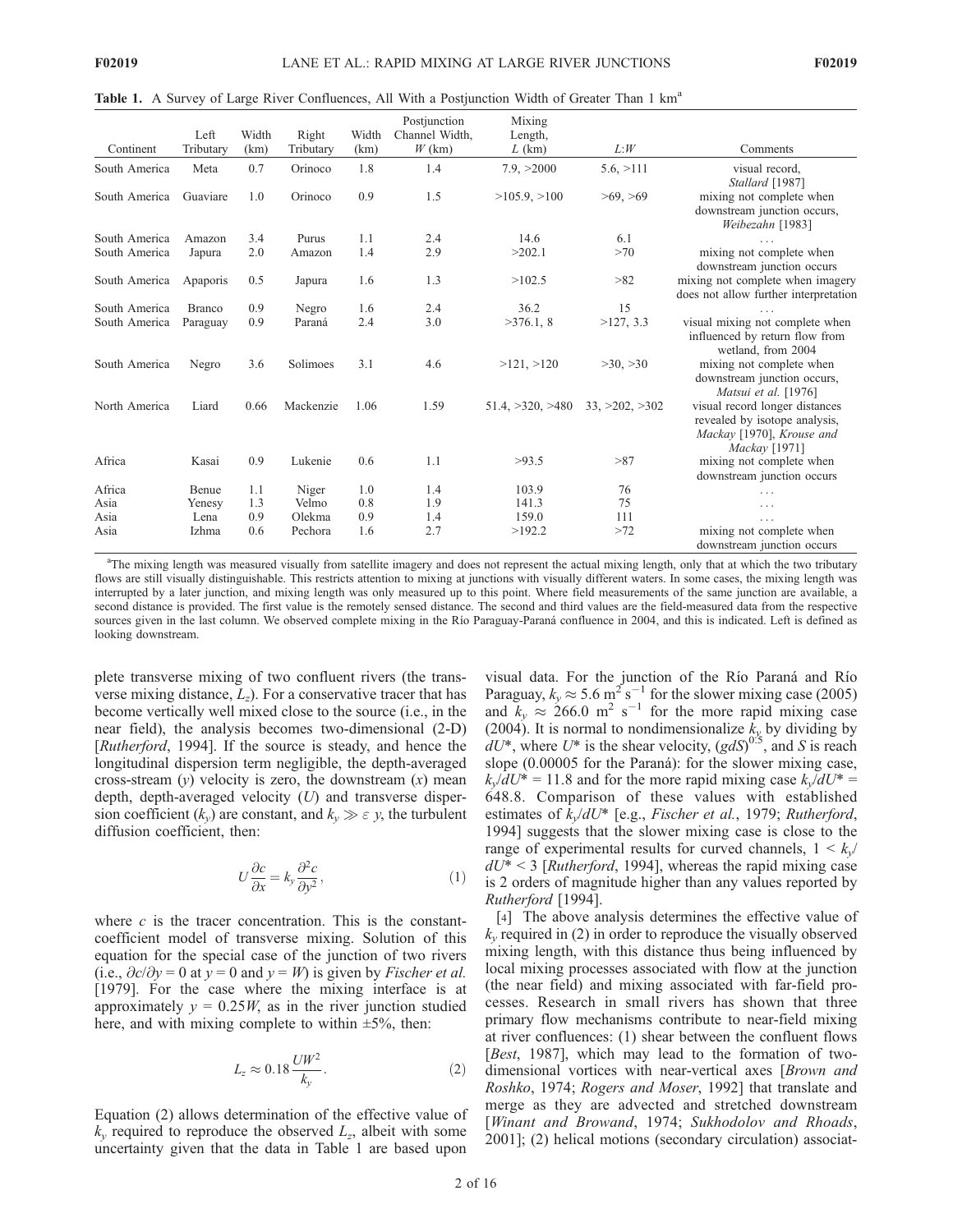

Figure 1. The confluence of the Río Paraná and Río Paraguay, northern Argentina. (a) Satellite image taken during a period of slow mixing in 2005, with Río Paraná on the right (dark blue) and Río Paraguay on the left (light blue). (b) Inset photograph showing the case of rapid mixing in 2004 viewed looking upstream; the associated mixing interface from 2004 is superimposed as a white line on the satellite image in Figure 1a. (c) Illustration of the coordinate system used in the study, viewed looking downstream; also note the nature of the vortices that are visually apparent along the mixing interface.

ed with curved channels, produced by the variation with depth in the magnitude of transverse velocity deriving from bed friction effects, curvature-induced pressure gradients and bed topography [Mosley, 1976; Best, 1988; Rhoads and Kenworthy, 1995, 1998; Rhoads, 1996; Bradbrook et al., 2000]; and (3) the effects of a difference in bed elevation (discordance) between the two confluent channels [Best and Roy, 1991; Biron et al., 1993, 1996; Gaudet and Roy, 1995; McLelland et al., 1996], which generates a zone of low or negative dynamic pressure in the lee of the shallower channel [Bradbrook et al., 2000], and which may drive the upwelling of fluid from one channel into the waters of the other confluent channel [Best and Roy, 1991]. Each of these mechanisms may therefore contribute to mixing of the two confluent rivers. Two-dimensional vortices, with nearvertical axes, may lead to substantial lateral transfers of fluid between the two combining flows, although observations in small channels suggest that this only results in mixing as long as the shear between the two flows is maintained [Sukhodolov and Rhoads, 2001; Rhoads and Sukhodolov, 2001]. Helical circulation may result in substantial mixing if the secondary flow cells merge into a single, channel-scale, helical cell [Rhoads and Sukhodolov, 2001]. The upwelling of water at discordant bed junctions

has been shown to reduce the downstream distance required for complete mixing from approximately 100 multiples of channel width  $(W)$  to as little as  $25W$  in small rivers  $(W \leq$ 10 m) [Gaudet and Roy, 1995].

[5] All of these speculations concerning the nature of near-field mixing at open-channel confluences have been based upon field, laboratory or computational studies of rivers that have small channel widths (<10 m). The analysis of effective  $k<sub>v</sub>$  values above, combined with the demonstrated importance of near-field processes for mixing in small rivers, leads to two related questions: (1) For the case of slower mixing, why do near-field processes have so little effect, resulting in an effective  $k<sub>v</sub>$  value that has a similar order of magnitude to that expected for far-field mixing alone? (2) In what ways are the near-field processes so different, in the same river, such that the effective  $k<sub>v</sub>$  value is 2 orders of magnitude greater at one measurement period than at a another?

### 3. Field Site and Methodology

[6] To address these questions, we have measured morphology, flow and sediment dynamics at the confluence of the Río Paraná (basin area to Paraná-Paraguay junction,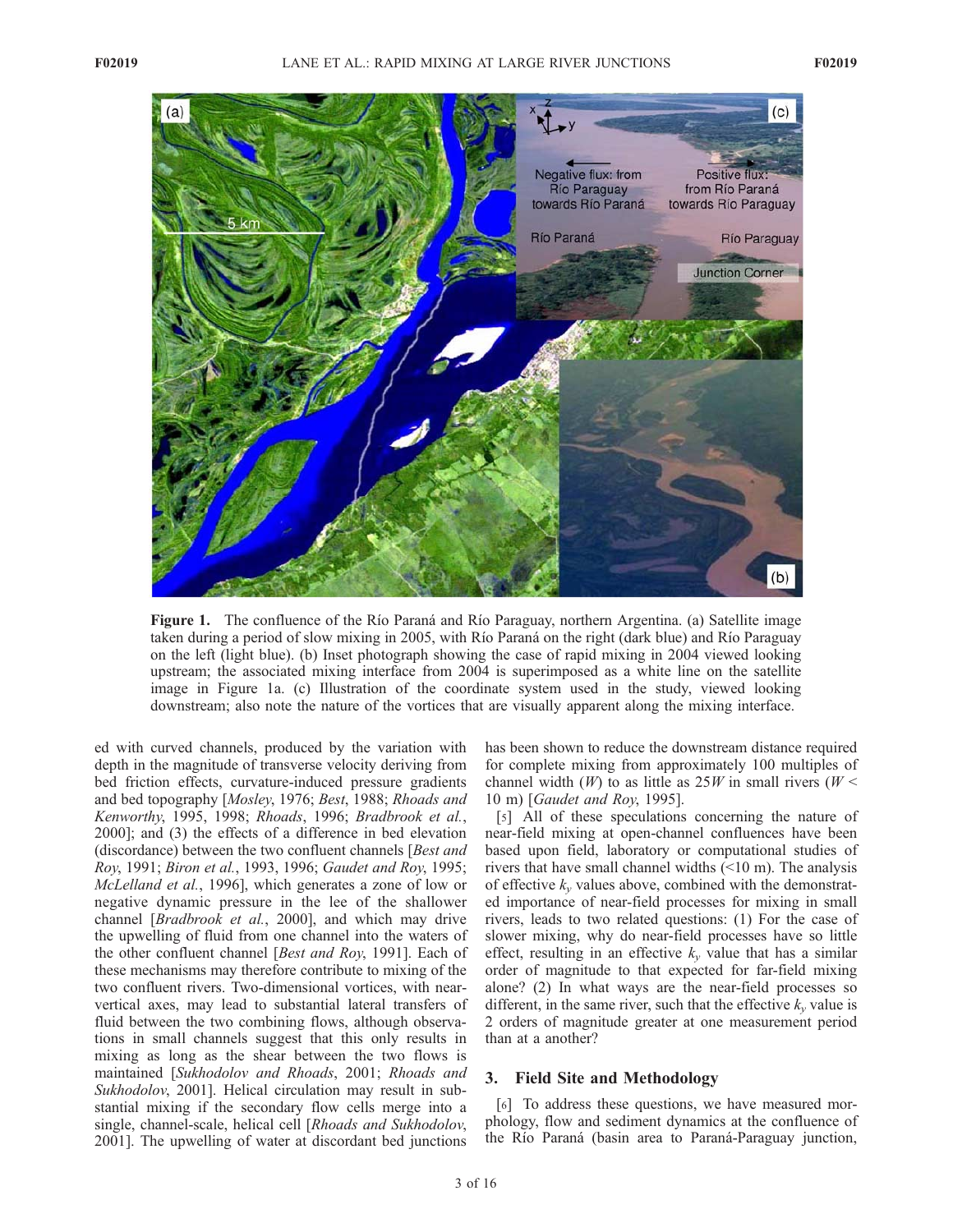|               |               |               |               |               |                      |                      |                 | Momentum  |
|---------------|---------------|---------------|---------------|---------------|----------------------|----------------------|-----------------|-----------|
|               |               |               |               |               | Río Paraguay         | Río Paraná           |                 | Ratio     |
|               |               |               | Río Paraguay  | Río Paraná    | <b>Fluid Density</b> | <b>Fluid Density</b> | Momentum        | Including |
|               | Río           |               | Suspended     | Suspended     | Corrected for        | Corrected for        | Ratio Assuming  | Sediment  |
|               | Paraguay      | Río Paraná    | Sediment      | Sediment      | Suspended            | Suspended            | No Sediment     | Effect,   |
|               | Discharge     | Discharge     | Concentration | Concentration | Sediment             | Sediment             | Effect, Paraná: | Paraná:   |
| Date          | $(m^3s^{-1})$ | $(m^3s^{-1})$ | $(mgL^{-1}$   | $(mgL^{-1})$  | $\text{(kgm}^{-3})$  | $\text{(kgm}^{-3})$  | Paraguay        | Paraguay  |
| February 2004 | 4.800         | 10.500        | 1.100         | 40            | 997.19               | 996.53               | 1.795           | .792      |
| May 2005      | 3,500         | 12.500        | 600           | 40            | 996.87               | 996.53               | 3.601           | 3.598     |

Table 2. Characteristics of the Río Paraguay and Río Paraná in 2004 and 2005

 $1,510,000$  km<sup>2</sup>) and Río Paraguay (basin area to Paraná-Paraguay junction,  $1,095,000$  km<sup>2</sup>), in NW Argentina (Figure 1). We surveyed the rivers in February 2004, when they mixed completely in  $\sim$ 3.3W, and again in May 2005, when they mixed in  $\sim 127W$  (see Table 2 for flow characteristics). The postjunction river channel is 2.8 km wide  $(W)$ and has a mean depth (d) of  $\sim 6.0$  m, giving a *W:d* ratio of  $\sim$ 470, or 1 to 2 orders of magnitude larger than that typical of small river junctions. The morphology of the junction (Figure 2) shows that the bed elevations at the junction are discordant [Kennedy, 1984], with the Río Paraná entering the junction with a bottom elevation about  $10-15$  m above the bed of the Rı´o Paraguay. Upstream of the junction, the Rı´o Paraguay becomes confined by a bedrock constriction and is significantly over deepened as the flows combine.

[7] The momentum ratio  $(M_r)$  between the two rivers can be defined as:

$$
M_r = \rho_{\text{PA}} Q_{\text{PA}} U_{\text{PA}} / \rho_{\text{PY}} Q_{\text{PY}} U_{\text{PY}},\tag{3}
$$

where:  $\rho$  is density; Q is discharge; U is section-averaged downstream velocity; and the subscripts PA and PY denote the Río Paraná and Río Paraguay, respectively. In 2005,  $M_r = 3.60$ , if it is assumed that the densities of the Río Paraná and Río Paraguay fluid are the same. In practice, the Paraguay normally carries a significant fine sediment load, and so Table 2 also shows the fluid densities (at  $27^{\circ}$ C) corrected for the effects of vertically averaged suspended sediment concentration, which results in only very small changes in the momentum ratio.

[8] Two types of data were collected in May 2005: (1) ata-point, fixed mooring measurements for  $90-120$  min at various distances downstream along the mixing interface and (2) additional, moving vessel, transects to assist in the interpretation of these at-a-point data. Data are also reported that were collected in February 2004, when the mixing distance was considerably less (Table 1) and the momentum ratio lower ( $M_r$  = 1.80). The 2004 field season was designed to focus upon quantifying the junction morphology and general flow structure, rather than mixing in detail, and thus no systematic at-a-point fixed mooring data were taken. However, the section transects surveyed in February 2004 are spatially coincident with those taken in May 2005 and this facilitates the comparison of a slow mixing field case (measurements in May 2005) with a rapid mixing field season (measurements in February 2004).

[9] Measurements of the 3-D confluence bathymetry and 3-D flow structure were made from a small vessel using a RESON SeaBat 8101 Multibeam Echo Sounder (MBES)

and an RD Instruments RioGrande 600 kHz acoustic Doppler current profiler (ADCP). Both instruments were located together spatially and temporally using a Leica differential global positioning system (DGPS) in real time kinematic (RTK) mode, which produced an accuracy in relative position (DGPS base station to mobile rover) of  $\pm 0.02$  m and  $\pm 0.03$  m in the horizontal and vertical positions, respectively. The vessel velocity and track position along predetermined survey lines were monitored online and held as constant as possible during surveying, with the vessel velocity being  $\sim 1 \text{ ms}^{-1}$ .

[10] The MBES provided information on the river bed morphology at a centimetric resolution and millimetric precision over scales from ripples superimposed on dunes to the entire river reach. MBES measurements were taken for the whole confluence area. The RESON SeaBat 8101 MBES employed was a 240 kHz system, which measured the relative water depth along 101 beams across a wide swath  $(210^{\circ})$  perpendicular to the track of the survey vessel. A combined motion and gyro sensor (a TSS Ltd. Meridian Attitude and Heading Reference System (MAHRS)) was used to provide full 3-D motion and orientation data for the MBES processing, and the DGPS was set to output both RTK position and a pulse per second (PPS), which was used to remove all latency from the MBES setup. Postprocessing of the MBES data was achieved using Caris HIPS to produce the final gridded bathymetric surface of the whole confluence area (Figure 2).

[11] These MBES bed surveys were accompanied by three-dimensional flow measurements using the ADCP both along predetermined transects and from at-a-point, fixed moored positions. The backscattered signal was split into equally spaced 0.5 m vertical bins in 2005. In 2004, in situ tests showed that the higher suspended sediment concentration (Table 2) necessitated use of 1.0 m vertical bins so as to overcome some of the impacts of signal attenuation. Since all velocities measured by the ADCP were relative to the ADCP, and hence include both flow and vessel velocity, the measured ADCP velocities were corrected for the vessel motion by removing the DGPS-derived vessel velocity, thereby producing measurements of the three-dimensional flow velocity [cf. Yorke and Oberg, 2002; Muste et al., 2004]. In order to reduce potential errors in flow velocity, a five profile (or ensemble) running average was used along each individual section transect to determine the final 3-D velocity profiles. Such spatial and temporal averaging across each transect was used in an attempt to remove some of the higher-frequency turbulence and DGPS positional variations from the final ADCP transect results. Although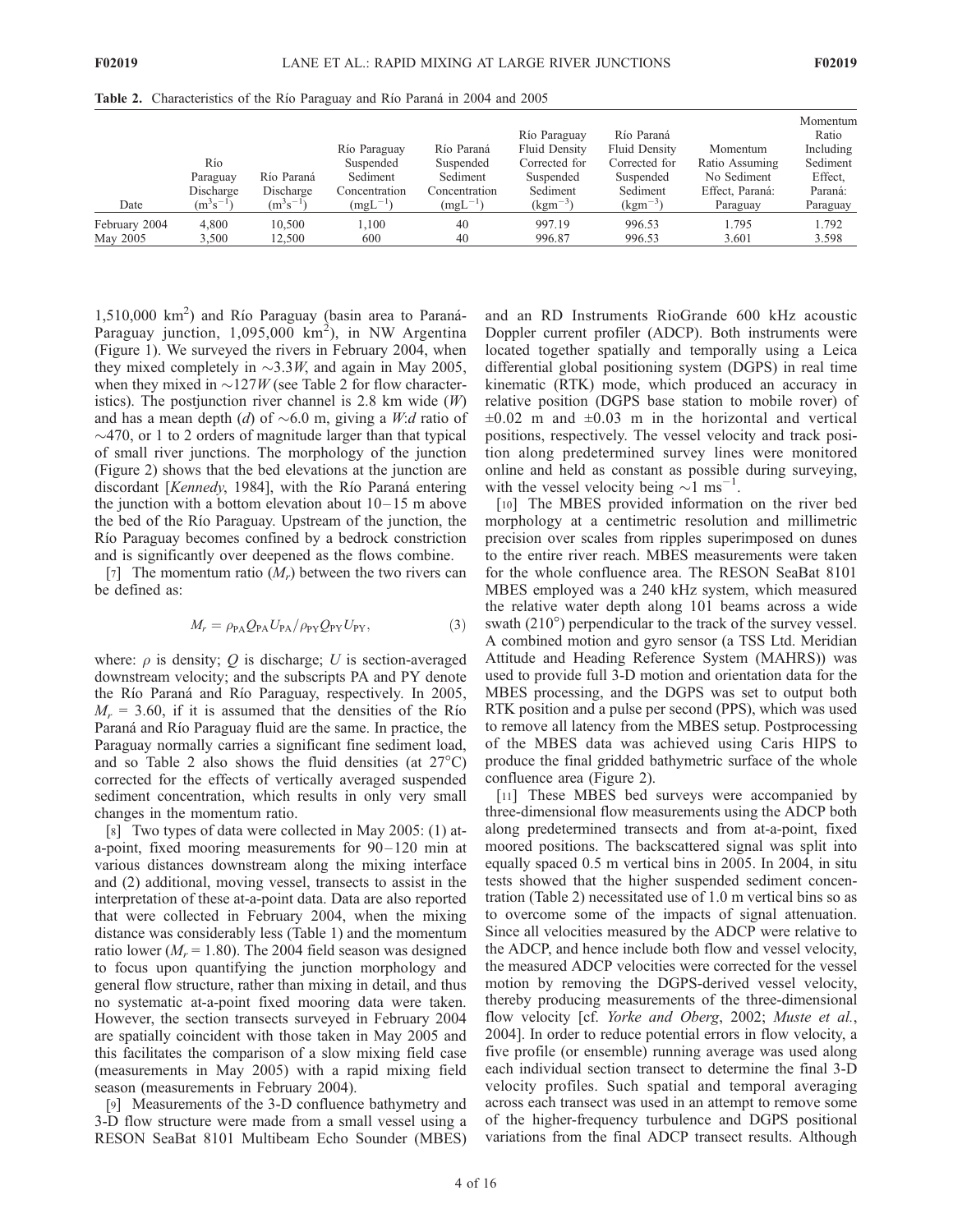

Figure 2. Confluence morphology as measured by multibeam echo sounding. Crosses depict location of fixed mooring locations in 2005, while lines show transects surveyed in both 2004 and 2005.

using only one transect per section may have some drawbacks with regards to reducing spatial resolution and obtaining fully time-averaged results [e.g., Muste et al., 2004], Dinehart and Burau [2005] and Szupiany et al. [2007] show that single transects, with suitable along-track averaging intervals, are able to describe adequately the flow through a cross section, including the larger-scale secondary flow fields. Moreover, because of the temporal scale of the low-frequency flow variations associated with the velocity shear within the confluence, obtaining fully time-averaged results at this site is problematic. For the at-a-point locations, the ADCP time series data was not subject to any averaging as the errors associated with velocity measurement due to vessel movement (maximum horizontal variations in complete fixed point time series were  $\sim$  5 m) and Doppler noise were far less when the vessel motions were very small compared with flow velocity.

[12] The ADCP also provided a measure of echo backscatter intensity (in decibels), on the basis of the received signal strength of the returning echo from scattering particles within the water column for each of the bins in each vertical profile. Beyond the near-zone distance (the distance from the transducer where the beam topology transforms from cylindrical to conical), the echo backscatter values require correction for transmitted power, beam spreading, and sound absorption. As beam spreading varies linearly with depth, with a fixed system frequency and constant transducer power, sound absorption is thus essentially an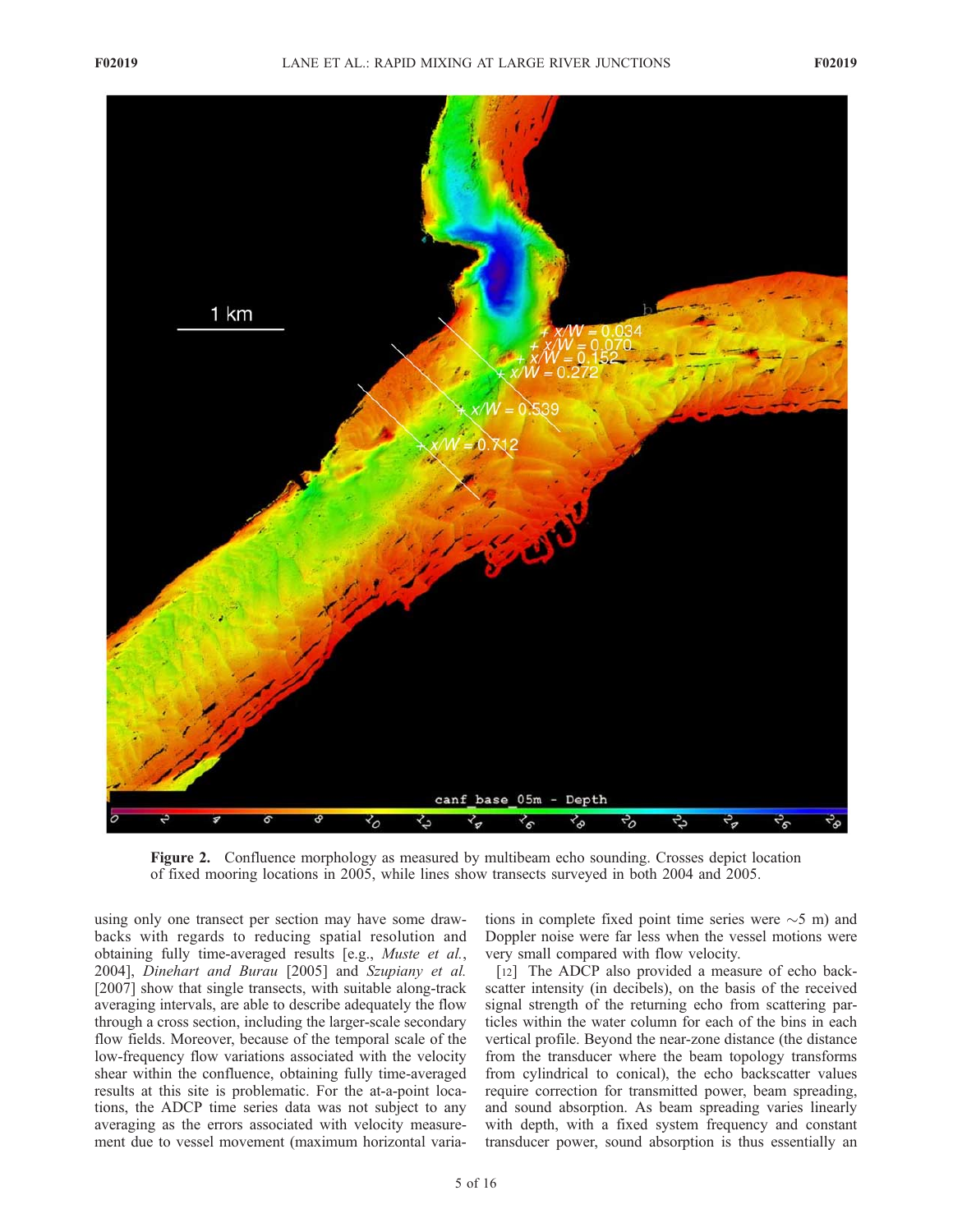

Figure 3. Correlation of the deviatoric values of sediment concentration and the lateral component of velocity (c' and v', respectively) plotted against depth below the surface ( $y/D$ , 0, surface, 1 bed), with their distance downstream expressed as multiples of the postiunction width  $(x/W)$  in legend). Data are for 2005 when mixing was slow.

indication of the properties of the water column and can therefore be related to the major cause of absorption, namely the suspended sediment concentration. Direct point samples of suspended sediment concentration were obtained with a Rutner sampler and used to calibrate the ADCP acoustic backscatter values. In 2005, this relationship allowed use of the ADCP backscatter signal for measurement of suspended sediment throughout the vertical profiles along each of the transects and through time at the fixed positions. This proved more difficult for the 2004 data as a result of the high rates of signal attenuation, and thus we only use backscatter data for the 2005 results in this paper.

[13] For the transect data from both years, the flow direction was defined by plane rotation during postprocessing to give no net cross-stream discharge [Lane et al., 2000]. For the 2005 data, the suspended sediment time series and transects from the ADCP were analyzed by labeling them according to the cumulative frequency distribution of all suspended sediment observations for each transect. This is done on a by-transect basis as a result of downstream changes in the maximum suspended sediment concentration. We use three labels: 1.0, 0.67 and 0.33, with the concentration boundaries set at 67% and 33% of the distribution. For the 2005 transect data, the rotated downstream and lateral velocities were combined with suspended sediment data to determine the downstream and lateral suspended sediment fluxes. For the at-a-point data, we undertook a classical Reynolds decomposition of each velocity signal *vi* ( $vi = u$  for downstream, *v* for lateral, w for vertical, see Figure 1) and concentration signal  $(c)$  into their mean (overbar) and deviatoric (primed) components

$$
v_i = \overline{v_i} + v'_i \qquad c = \overline{c} + c'. \tag{4}
$$

Through determination of the  $v_i c$  product and integrating this through both time and the flow depth at each measurement point, the associated suspended sediment flux was determined.

#### 4. Results

[14] Here, we explore two mixing processes: (1) that associated with shear-driven turbulence, using data acquired during slow mixing and (2) that associated with channelscale circulation, using data acquired during both slow mixing and rapid mixing.

## 4.1. Mixing Arising From Shear Between Confluent Rivers: Case of Slow Mixing

[15] Figure 3 quantifies the strength of association between velocity variations and fluctuations in suspended sediment concentration, recorded during the at-a-point monitoring in 2005, when mixing was slow. The negative correlations at  $x/W = 0.034$  and 0.070 indicate transport of higher turbidity water from the Río Paraguay toward the Río Paraná and/or lower turbidity water from the Río Paraná moving toward the Río Paraguay. At  $x/W = 0.152$ , these negative correlations have become particularly strong (Figure 3), notably at the surface. By  $x/W = 0.272$ , 0.539, and 0.712, the negative correlation between  $v'$  and  $c'$  has become much reduced, and is only really significant at the surface, with the surface correlations being further reduced at the latter location. Figure 4a shows the associated lateral fluxes, by integrating  $v'c'$  through the vertical. Lateral flux declines rapidly between  $x/W = 0.152$  and  $x/W = 0.272$ . The exceedance probability plot (Figure 4b) shows almost no change in the distribution of suspended sediment concentration between  $x/W = 0.272$  and  $x/W = 0.712$ . As the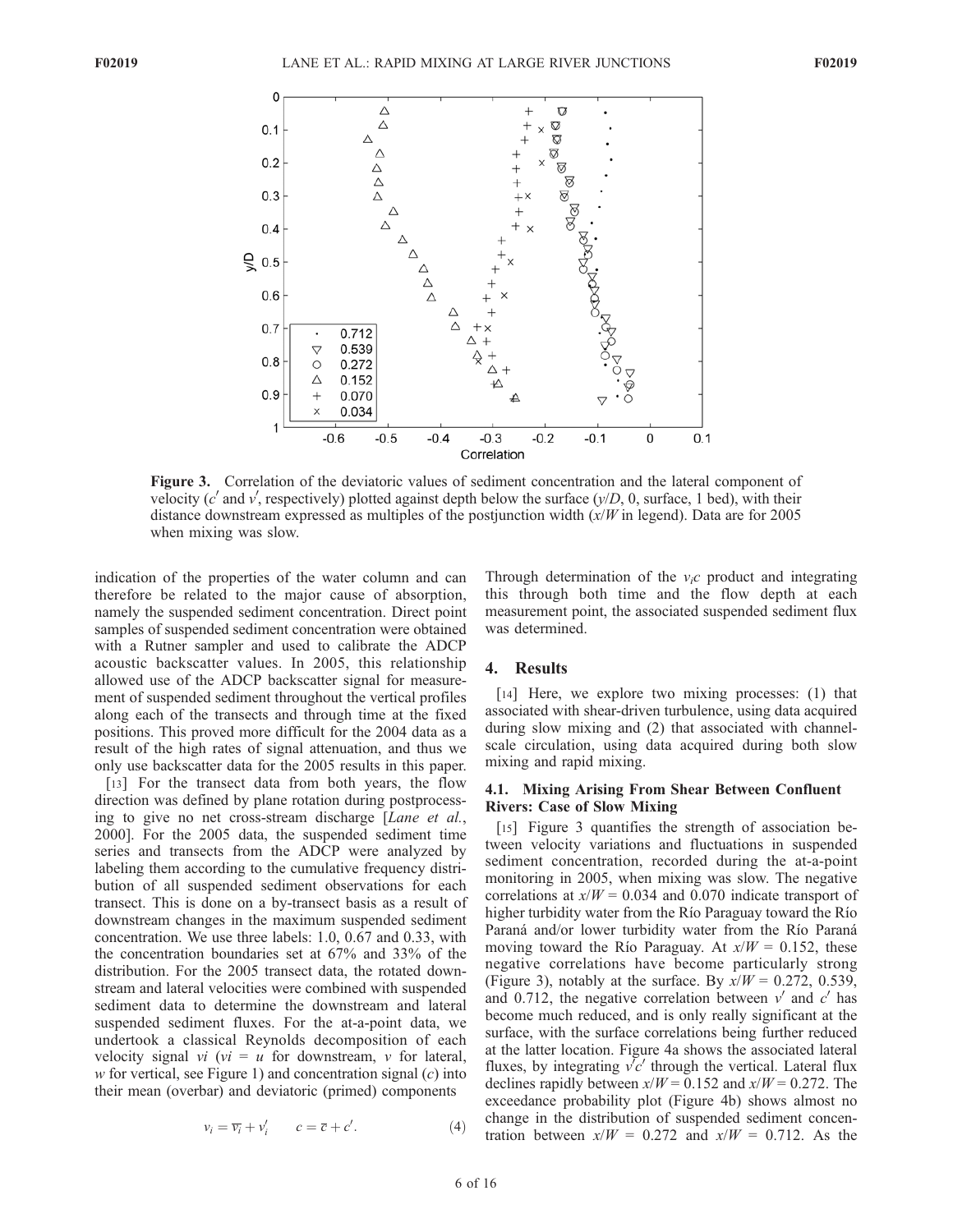

Figure 4. (a) Lateral flux of sediment from the Río Paraguay river toward the Río Paraná plotted as a function of distance downstream  $(x/W)$  and (b) exceedance probability plots to show the distribution of suspended sediment concentrations for  $x/W = 0.272$ , 0.539, and 0.712.

distribution is maintained, the decline in  $v'c'$  must be due to a decrease in the intensity of shear-induced turbulent mixing rather than a decline in lateral suspended sediment concentrations. Thus, the rapid lateral mixing process induced by strong shear at the river confluence has almost disappeared within 0.272 multiples of the postconfluence width.

## 4.2. Mixing Arising From Channel-Scale Circulation: Case of Slow Mixing

[16] Transect surveys of velocity and suspended sediment concentration obtained in May 2005 show that shear-driven mixing processes are not enhanced by channel-scale processes. Three transects are chosen for analysis here, corresponding to  $x/W = 0.272$ , 0.539, and 0.712, respectively (Figure 2). Figures  $5a-5f$  show a core of high velocity flow at  $x/W = 0.272$ , extending from 850 m to 1500 m along the transect. To the left of 1150 m, there is a zone of flow moving toward the Río Paraguay (positive values, Figure 5b) that is also associated with a region of turbid water (Figure 5d), which extends through the vertical to the surface. This turbid water is also associated with a zone of upwelling (positive vertical velocity, Figure 5c). To the right hand side of this feature (1150 to 1400 m) in the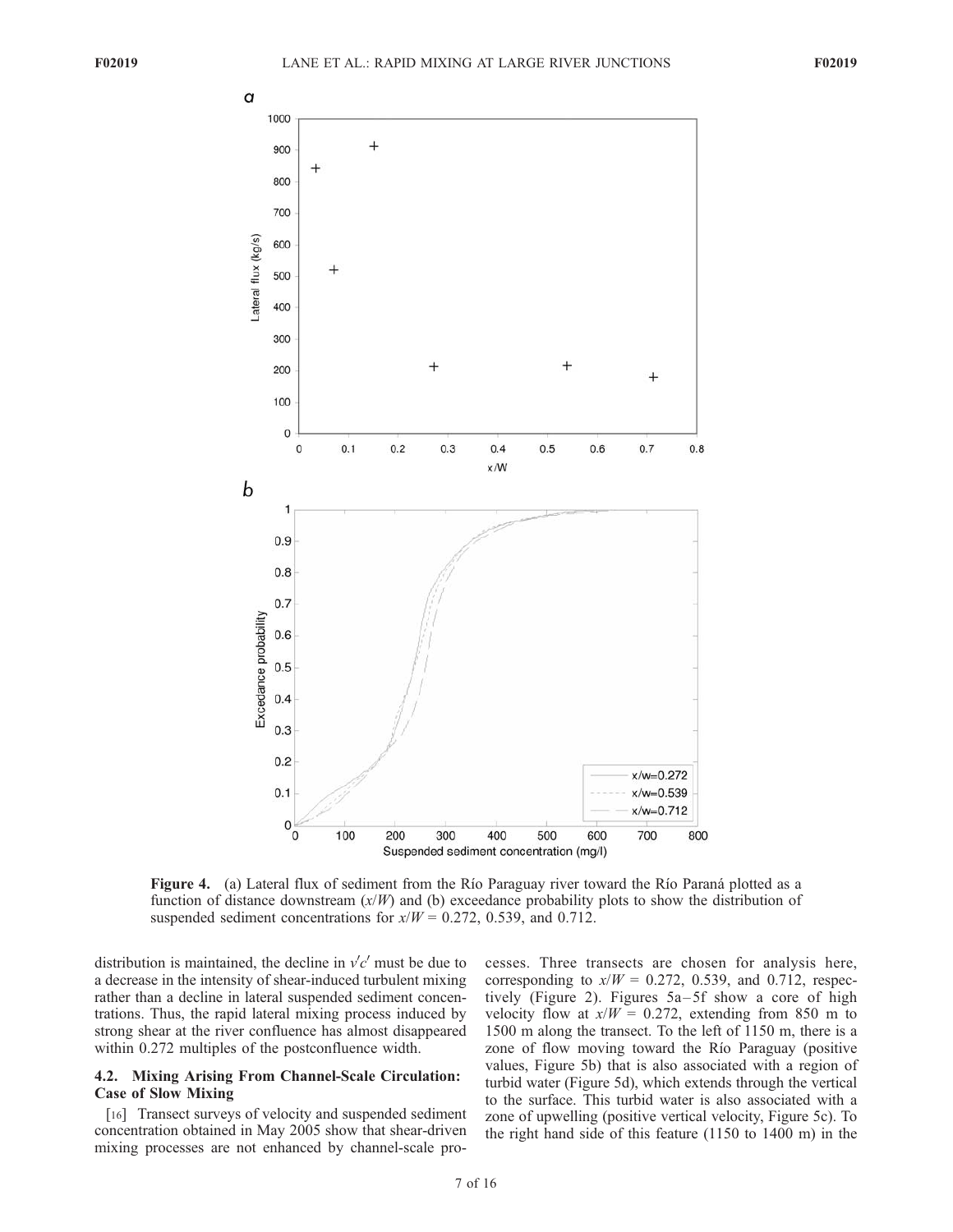

Figure 5. Transect surveys for 2005 of (a, g, and m) flow speed, (b, h, and n) flow direction (with respect to transects oriented to give zero net cross-stream discharge, negative toward the Río Paraná, positive toward the Río Paraguay),  $(c, i, and o)$  vertical velocity (positive upward),  $(d, j, and p)$  flow type (1, Rı´o Paraguay; 0.33, Rı´o Parana´; 0.67, intermediate, 0.00 bed), (e, k, and q) downstream sediment flux, and (f, l, and r) lateral sediment flux (in v, negative toward the Río Paraná and positive toward the Río Paraguay). Data are presented for three transects (see Figure 2 for locations), i.e.,  $x/W = 0.272$ (Figures 5a–5f),  $x/W = 0.539$  (Figures 5g–5l), and  $x/W = 0.712$  (Figures 5m–5r). Each cross section is viewed looking downstream, i.e., distance is measured from the true left. The line on Figure 5m indicates the possible angled shear layer.

deepest part of the transect, the flow generally moves toward the R<sub>i</sub>o Paraguay at the surface (positive directions, Figure 5b), and toward the Río Paraná at the bed (negative directions), but neither the near-bed nor near-surface flow are continuous over any great distance, and become less coherent beyond 1400 m to the end of the transect. To the left hand side of 1150 m, the flow shallows significantly. From 800 m, where the section crosses the downstream extension of the step in the bed morphology of the Rio Paraná (Figure 2), to 1150 m, the flow is generally toward the Rı´o Paraguay, aided by the direction of the bed gradient. This effect may explain the upwelling and surfacing of the more turbid water at 1150 m. Flow moving down the face of the step, from the Río Paraná to the Río Paraguay (between 800 m and 1150 m) meets flow that is, at least at the bed, moving generally from the Rio Paraguay to the Rio Paraná, resulting in upwelling of turbid water to the surface. Thus, large-scale topographic forcing associated with large-scale channel morphology, such as the downstream extension of the morphological step in this confluence, appears to prevent the extension of turbid water at depth from the Río Paraguay into the Río Paraná, leading to a lack of mixing between the two flows.

[17] Figure 4 shows that the vertically integrated advective flux at  $x/W = 0.272$  was much lower than closer to the junction corner. The magnitudes of the downstream and lateral flux are plotted in Figures  $5a(v)$  and  $5a(vi)$ , and show that the downstream flux that is associated with the region of high turbidity, and that extends through the flow depth at 1150 m, is both high and greater than in the adjacent waters. This region also results in a notable lateral flux (Figure 5f) toward the Rı´o Paraguay (positive values). Figure 6 plots the cross-stream variation in the vertically integrated fluxes for both the downstream and lateral directions for the transects at  $x/W = 0.272$ , 0.539, and 0.712. Despite the vertical suspended sediment concentrations that appear to dominate some parts of the patterns of flow type (Figures 5d, 5j, and 5p), there are clear patterns in both the downstream and lateral fluxes. Generally, for each of the transects, the downstream sediment flux is approximately one to 2 orders of magnitude greater than the lateral flux, with the lateral flux having phases of being both negative (toward the Rio Paraná) and positive (toward the Río Paraguay). The major zone of positive flux at  $x/W = 0.272$  is associated with the high turbidity at 1150 m described above, although the lateral flux is generally negative to the left side of 800 m,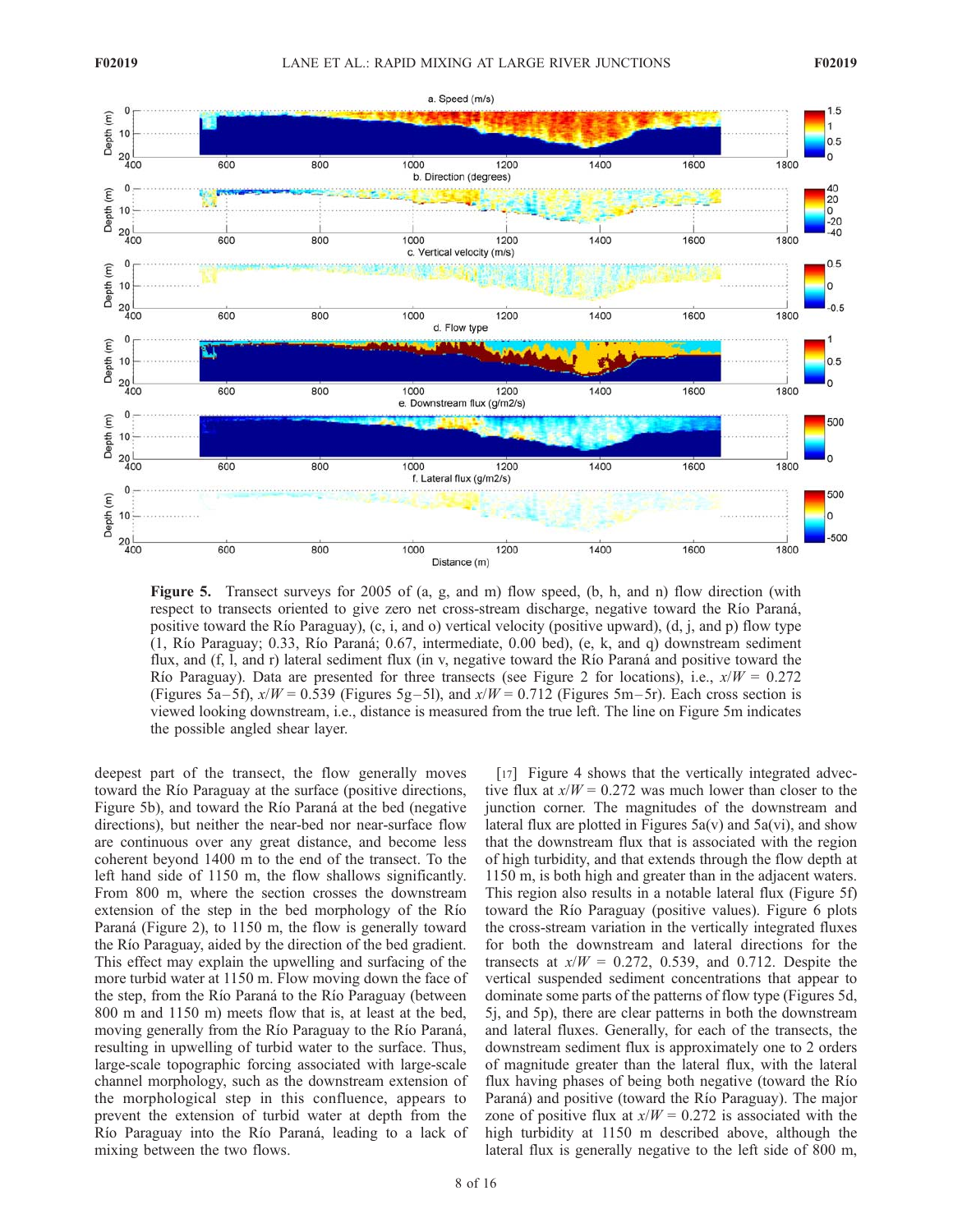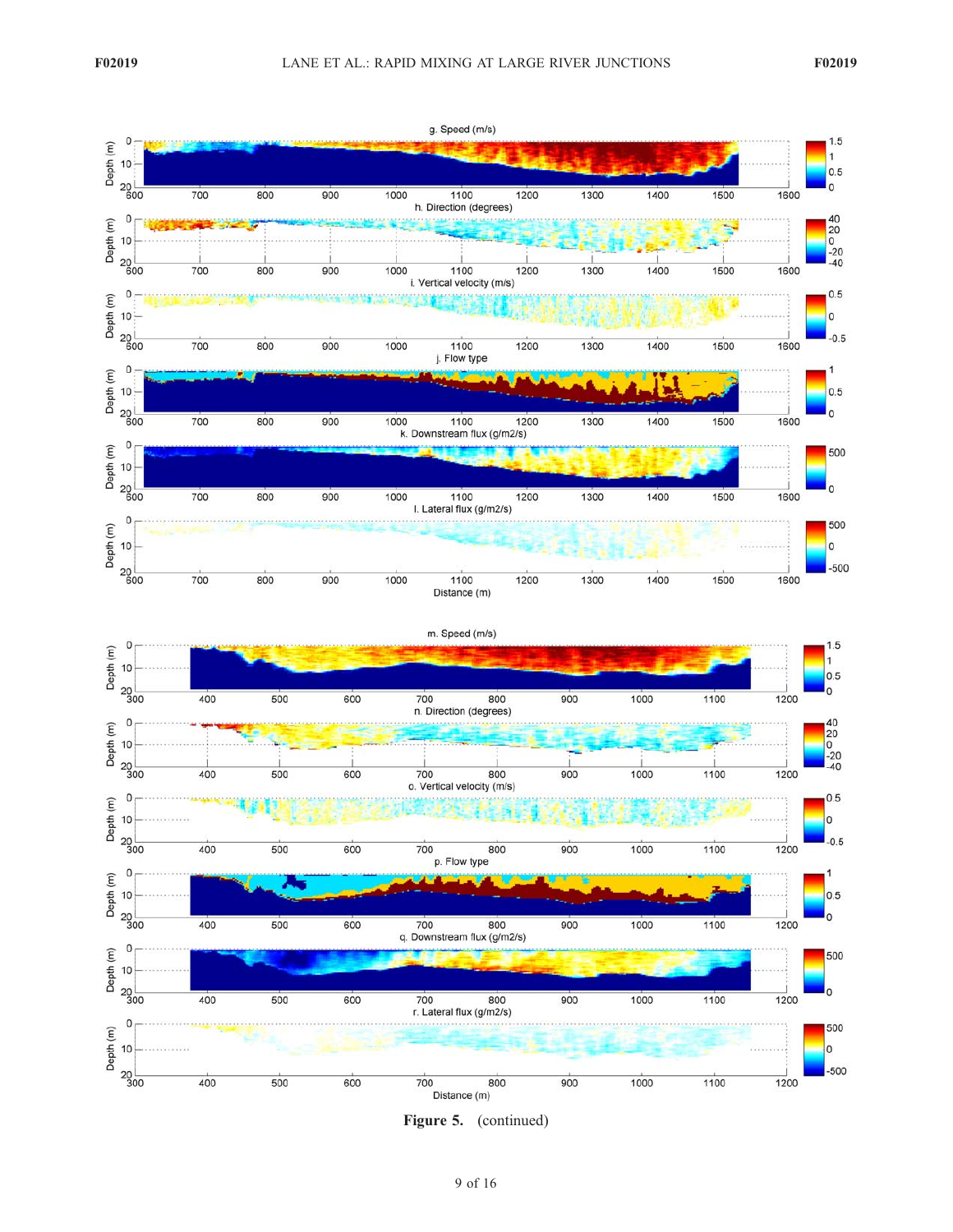

**Figure 6.** Vertically averaged downstream and lateral sediment flux for (a)  $x/W = 0.272$ , (b) 0.539, and (c) 0.712 for 2005. Negative lateral flux indicates flux toward the Rı´o Parana´.

indicative of flux from the Río Paraguay to the Río Paraná. The laterally integrated lateral flux is slightly negative, at  $2,600 \text{ kgs}^{-1}$ , indicating a very small, but net flux from the Río Paraguay toward the Río Paraná. The value of laterally integrated lateral flux is almost 2 orders of magnitude smaller than the laterally integrated downstream flux of  $158,900$  kgs<sup>-1</sup> .

[18] At  $x/W = 0.539$  (Figures 5g-5l) there is some acceleration of flow as compared to  $x/W = 0.272$ , and the patterns in flow direction have also changed. The extension of the morphological step in the Río Paraná on the left side of the channel is notable when compared with transect  $x/W = 0.272$ , with a high point in its elevation at 800 m at  $x/W = 0.539$ , with the flow appearing to converge on top of the step (Figure 5h). To the left of the step, flow moves slowly and has a rightward (positive) direction toward the Rio Paraguay. To the right of the top of the step to  $\sim$ 1350 m along the transect, there is the expected leftward movement of flow toward the Río Paraná (negative directions), although after 1350 m the flow pattern is less coherent with flow moving right, from the Río Paraná toward the Río Paraguay (1350 to 1450 m), followed by a region of leftward directed flow (Figure 5h). In the  $x/W = 0.539$ transect, the turbid Río Paraguay water is generally below the surface (Figure 5j), particularly to the left of 1350 m, although small pockets of more turbid water extend throughout the flow depth, notably again as the morphological step shallows at 1050 m. The patterns of downstream flux (Figure 5k) reveal that the main flux is associated with higher concentration Río Paraguay water below the surface, mostly to the right side of 1200 m. Lateral flux in the transect (Figure 5l) is mainly associated with movement from the Río Paraguay toward the Río Paraná (negative values). The vertically integrated lateral flux (Figure 6) is toward the Río Paraguay (i.e., positive) to the left of the top

of the step at 800 m and largely negative to the right, showing the general trend of flux from the Rio Paraguay toward the Río Paraná. However, the fluxes are generally small, and large-scale topographic forcing by the top of the step may be contributing to keeping the more turbid water on the Rı´o Paraguay side of the channel. The zones of more turbid water moving toward the Río Paraguay are sufficient for the vertically integrated lateral flux to be back toward the Rı´o Paraguay for short distances (Figure 6), but the laterally integrated lateral flux is strongly toward the Río Paraná with a value of  $11,600 \text{ kgs}^{-1}$ . The downstream flux was 173,200 kgs<sup>-1</sup>, higher than at  $x/W = 0.272$ , illustrating the flow acceleration described above.

[19] At  $x/W = 0.712$ , the overall flow velocity has reduced slightly (Figure 5m) and the extension of the step, whose effects are clearly apparent in Figures 5a–5l, is now significantly lower in elevation, with its highest point at  $\sim 680$  m. This point marks a clear difference in flow direction, indicative of converging flow, with flow moving toward the Rio Paraguay on the left hand side and toward the Rio Paraná on the right side of the top of the step (Figure 5n). The zone of flow moving toward the Río Paraná extends further toward the Río Paraná at the surface, creating what appears to be an angled shear layer (Figures 5m and 5n,  $600 - 700$  m), although it is not clear that the velocity differential along this interface is sufficient for this to be a true "shear" layer. Vertical velocities on the Río Paraná side of this oblique flow boundary are generally upward and those on the Río Paraguay side are generally more downward, although the magnitudes are generally very low. This vertical velocity structure probably explains why the zone of high turbidity remains confined to the bed, and a zone of clear Río Paraná water remains distinct to the left of the top of the step (680 m). When compared with  $x/W = 0.539$ , on the right hand side of the top of the step, there are fewer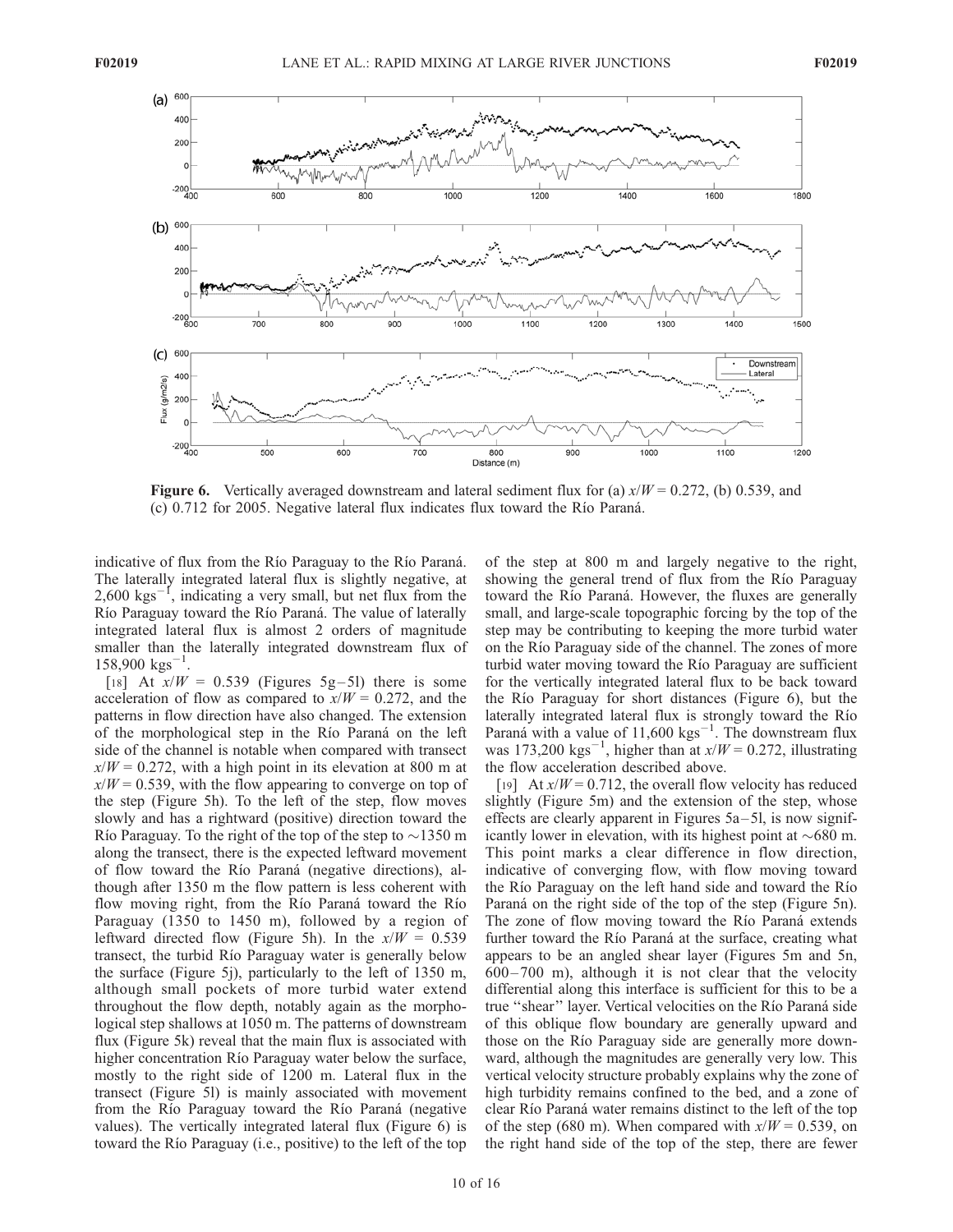columns of water moving toward the Río Paraná. Indeed, overall at  $x/W = 0.712$  there is a weak tendency for flow to move toward the Río Paraguay at the surface and toward the Río Paraná at the bed, but this is less coherent than at  $x/W =$ 0.539. These patterns of turbidity are also reflected in the downstream flux (Figure 6), which is higher at  $x/W = 0.712$ than at either  $x/W = 0.272$  or 0.539, and is dominated by the Río Paraguay side of the river once more. Similar to the flow direction, the lateral flux is predominantly toward the Río Paraná to the right of 650 m (negative), and toward the Río Paraguay to the left (positive) of 650 m. These values are sufficient to result in the vertically integrated lateral fluxes being positive to the left of the step and negative to the right (Figure 6). The laterally integrated flux was  $1,100 \text{ kgs}^{-1}$ toward the Paraná.

[20] The above analysis suggests that there are three processes controlling the mixing downstream of  $x/W =$ 0.152, where the at-a-point observations of sediment concentration suggest dramatically lower shear-related mixing (Figure 4). The first process is essentially a net result of flow structures formed either in the near-confluence zone or associated with turbulent suspension events linked to form roughness, and the influence of the morphological step, at the bed. These structures take the form of columns of more turbid water that extend toward the flow surface and tend to result in high-magnitude fluxes of turbid water in the downstream direction ((Figures 5bv) and (5cv)). However, since these structures were sometimes associated with water moving from the Río Paraguay to the Río Paraná and vice versa, they did not have a particularly large, sustained effect on mixing. Second, away from the influence of the extension of the morphological step on the left hand side of the channel, there was generally a zone of turbid, near-bed flow moving predominantly toward the Río Paraná and a region of clearer surface flow moving toward the Rı´o Paraguay, although the latter was sometimes disrupted by the features described above. These movements of fluid result in a tendency for a net lateral flux of turbid water toward the Río Paraná from the Río Paraguay, although this was much smaller than the magnitude of the laterally integrated downstream flux in all cases. Third, this second process did not extend throughout the whole postconfluence channel, primarily as a result of extension of the step. At the upstream transect  $(x/W = 0.272)$ , the edge of the step formed the bar top, generating flow divergence, and caused turbid fluid to move back toward the Río Paraguay throughout the full flow depth. Further downstream  $(x/W = 0.539)$ , there was a transition toward flow convergence on the top of the step throughout the flow depth (Figures  $5g-5l$ ), which prevented further movement of the near-bed turbid water toward the Río Paraná, perhaps exacerbated by the reverse bed slope on the right hand side of the step top. As the flow depth over the step increased with distance downstream (to  $x/W = 0.712$ , this flow convergence throughout the flow depth continued, forming an angled boundary between water moving toward the Río Paraguay at the surface and toward the Río Paraná nearer the bed, but with no clear evidence of the velocity shear that would be required to enhance mixing further. These observations suggest the significant influence of strong topographic forcing of the flow on the left hand side of the postjunction zone, possibly aided by the effects of form roughness upon transmission of bed effects through the flow depth. Such processes thus slow the transfer of more turbid water toward the Río Paraná. Turbulent ejections of near-bed turbid water toward the surface, associated with the form roughness, could counter this effect, but do not appear to do so sufficiently and thus full width scale mixing of the two flows is not enhanced by near-field processes.

### 4.3. Mixing Arising From Channel-Scale Lateral Transfers: Case of Rapid Mixing

[21] The data collected in May 2005, and discussed above, were associated with a period when the visual mixing length was 100 s of multiples of the postconfluence width. We were able to compare these results with data collected during February 2004 when the river mixed within a very short distance (Figure 1b), of approximately 8 multiples of the junction width (Table 1). The principal differences in flow between 2004 and 2005 are (Table 2): (1) a slightly lower combined discharge in 2004  $(16,000 \text{ m}^3 \text{ s}^{-1})$ in 2005, 15,300 m<sup>3</sup> s<sup>-1</sup> in 2004); (2) a higher relative discharge in the Río Paraguay, which produced a momentum ratio close to half of that in 2005; and (3) a higher suspended sediment concentration in the Rio Paraguay in 2004 (600 mg L<sup>-1</sup> in 2005, 1,100 mg L<sup>-1</sup> in 2004), which equates to density ratios (Paraguay: Paraná) of 1.00066 in 2004 and 1.00035 in 2005. As noted above, the main problem with sampling in 2004 was that the increase in the suspended sediment concentration made it difficult to calibrate the ADCP acoustic backscatter with sediment concentration. Thus, reliable estimates of suspended sediment concentration throughout the flow depth and calculations of the downstream and lateral flux (e.g., Figure 5) were not possible. However, it was possible to determine the stream-wise and vertical velocities, together with flow direction, for the same transects reported above:  $x/W =$ 0.272, 0.539, and 0.712 (Figure 7) for a case when it was clear that visual mixing was complete in a very short distance downstream (Figure 1b). This rapid mixing case reveals a dramatic difference in the nature of flow in 2004 as compared with 2005. At all three transects, there is the presence of much larger-scale and more coherent flow patterns, with flow at the bed moving toward the Río Paraná and flow at the surface moving toward the Río Paraguay. In the corresponding transects from May 2005, when mixing was slow, there was only evidence of surface flow toward the Río Paraguay at  $x/W = 0.272$ , and this was spatially discontinuous. In 2004 at all three transects, flow is consistently moves toward the Rio Paraná at the bed and toward the Río Paraguay at the surface, with the Río Paraná directed near-bed flow having a lower velocity than the near-surface flow moving toward the Rio Paraguay (Figure 7). The result of this is a marked velocity differential, and hence a stronger shear than in 2005, although it would be incorrect to consider this a ''channel-scale flow circulation'' or ''cell'' as there is no evidence (Figure 1b) that the flow completes even one half of a helix. Although measurements of turbidity were not possible in 2004, Figure 1b shows pockets of turbid water upwelling into clear water very soon after the junction, and this may be associated with either this increased shear or turbulence associated with large sand dunes. In morphological terms, the shape of the bed is similar at  $x/W = 0.272$  and 0.539 (although the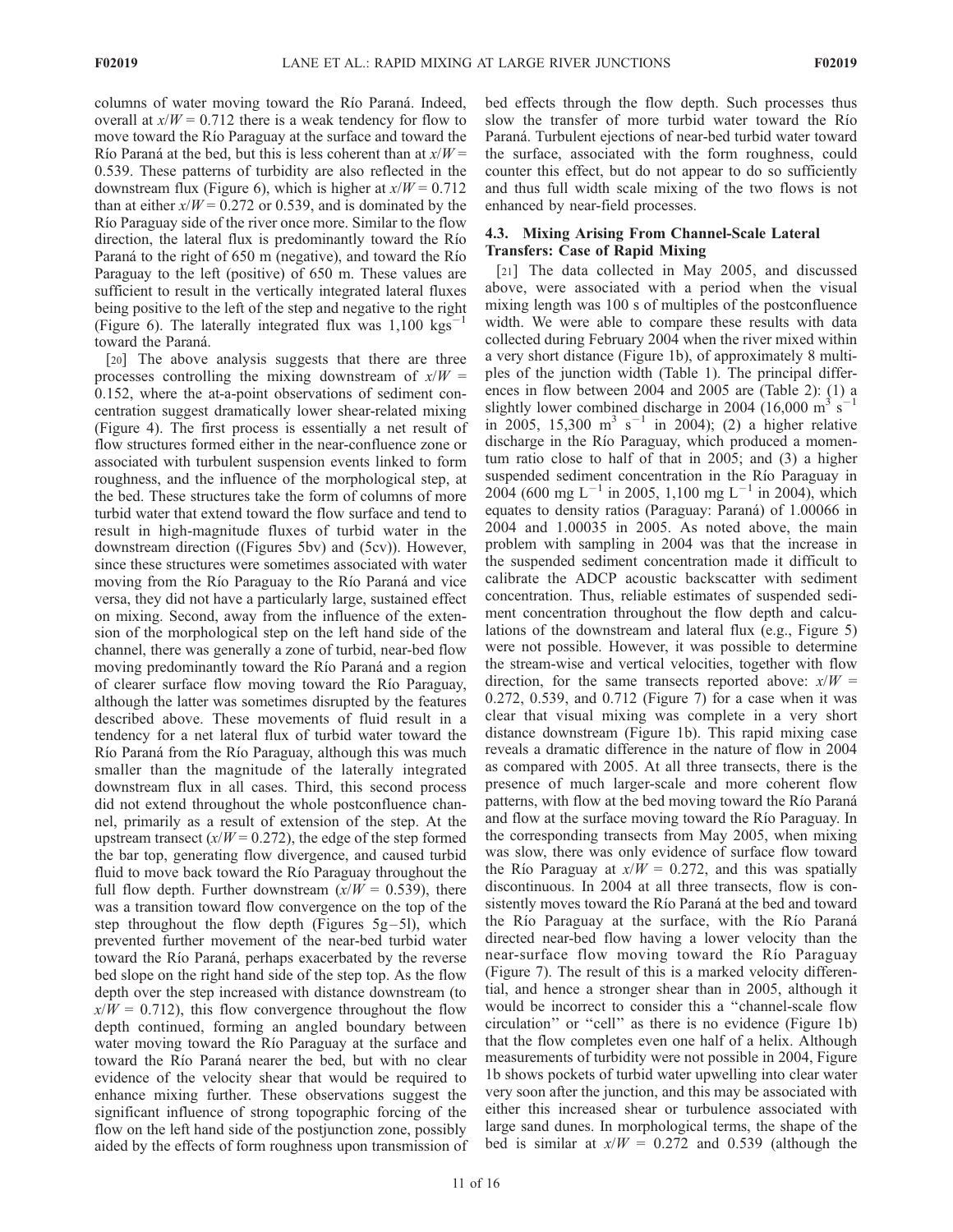

Figure 7. Transect surveys for 2004 of flow speed velocity, flow direction (with respect to transects oriented to give zero net cross-stream discharge, positive toward the Rı´o Paraguay and negative toward the Río Paraná), and vertical velocity (positive upward). Data are presented for three transects (see Figure 2 for locations), i.e., (a)  $x/W = 0.272$ , (b)  $x/W = 0.539$ , and (c)  $x/W = 0.712$ . Each cross section is viewed looking downstream, i.e., distance is measured from the true left.

surveyed length of the transect at  $x/W = 0.539$  is shorter). In summary, although comparison of the 2005 transects with 2004 is restricted by the lack of suspended sediment data, the transect data shown in Figure 7 indicate channel-scale flow patterns at a time when there was exceptionally rapid mixing. In these larger rivers, these data suggest that, for such rapid mixing to occur, conditions that allow such scales of transfer must develop.

## 5. Discussion

[22] From the above evidence, it is possible to evaluate the contribution of near-field processes to river mixing in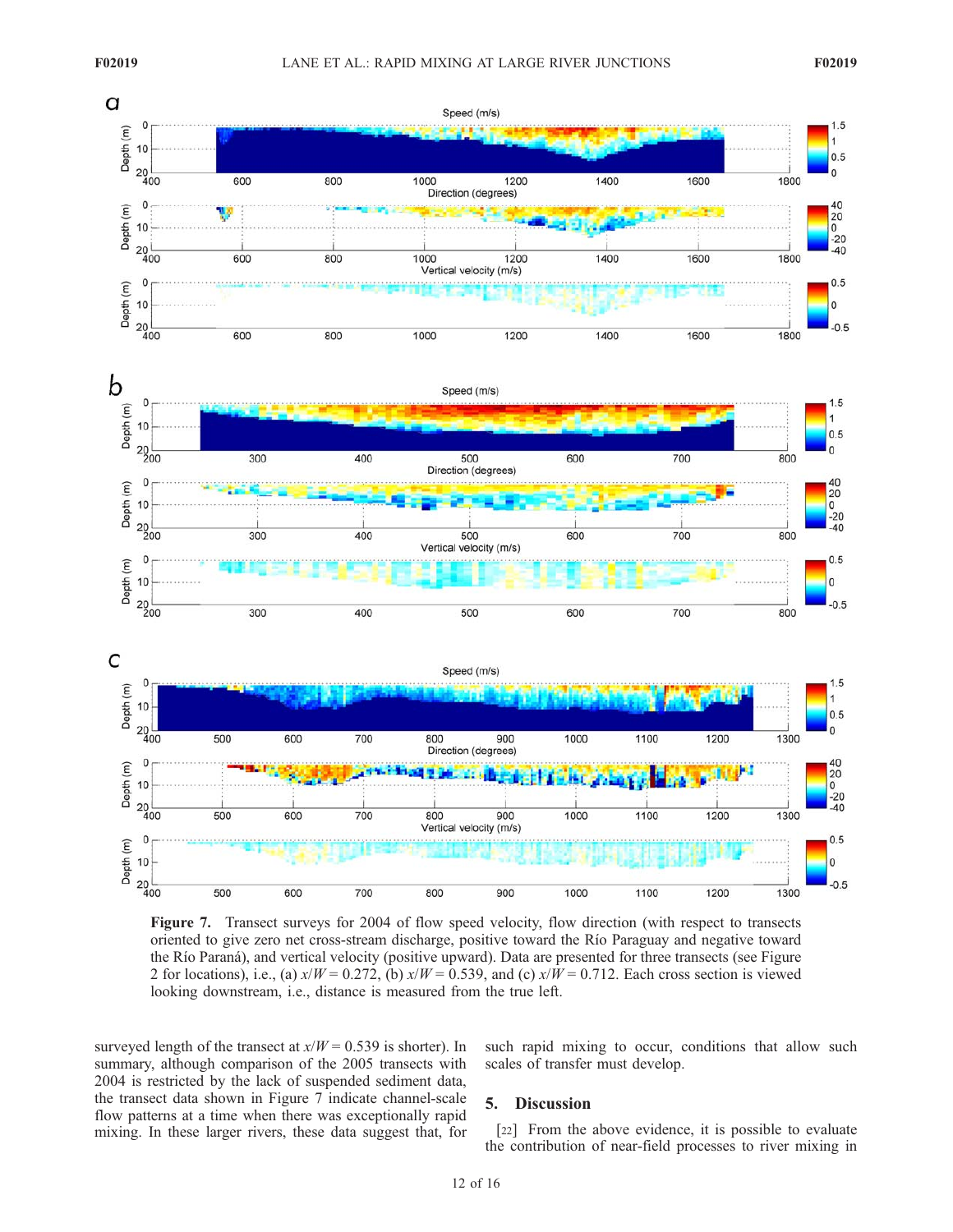

Figure 8. Schematic diagram to illustrate the near-field flow processes during (a) slow mixing and (b) rapid mixing.

relation to the semitheoretical analysis outlined at the beginning of this paper. A schematic diagram of the main features of flow when mixing is both slow and rapid is given in Figure 8. First, we have quantified the impacts on mixing created by the shear instabilities (Figure 8a(i)) that formed between the Río Paraguay and Río Paraná, close to the junction corner. In 2005, these appeared to enhance mixing close to the junction corner, but this mixing decayed rapidly with distance downstream, and was accompanied by a rapid decay in the association between lateral flow velocity and lateral suspended sediment concentration (Figure 3). When the downstream transects are considered (Figure 5), there was no clear difference in flow velocity, and hence shear, although there was a relatively diffuse transition at both  $x/W = 0.539$  and 0.712 between flow on the right of the channel moving toward the Río Paraná and on the left moving toward the Rı´o Paraguay (Figure 8a). This boundary was near vertical at  $x/W = 0.539$  but was angled at  $x/W = 0.712$ , and in marked contrast to the suspended sediment distributions (Figure 5). In 2005, water from the Río Paraguay extended underneath that of the Río Paraná. However, the horizontally angled plane of shear we measured when mixing was more rapid in 2004 (Figure 7) was not present in 2005 (Figure 5). The absence of any sort of shear layer, despite the presence of a mixing layer, is commonly observed at small river confluences [e.g., Rhoads and Sukhodolov, 2001]. Downstream of  $x/W =$ 0.272, the transect-integrated lateral flux was commonly 2 orders of magnitude lower than the transect-integrated downstream flux. Consideration of the postconfluence width and position of the mixing interface in 2005 (Figure 1), suggests about 1.8 km of lateral transfer is needed for complete lateral mixing. However, if the lateral flux remains constant at 2 orders of magnitude less than the downstream flux, the downstream length required for mixing must be at least  $\sim$ 180 km. This is a similar order of magnitude to that observed in the case of slow mixing in 2005. Thus, in the absence of significant channel-scale circulation, the turbulence-driven mixing processes appear

to result in a lateral transfer of momentum that is insufficient to cause significant mixing in the near field. While turbulence-related shear leads to a local increase in mixing rates close to the junction, a rapid decay in shear between the contributing flows is associated with a rapid decay in mixing rate.

[23] Second, we have measured the near-field conditions when mixing of the confluent flows can be very rapid. In 2004, this was in only  $\sim 8W$ , which is significantly more rapid than is typically observed in the rapid mixing of small rivers [Gaudet and Roy, 1995]. Rapid mixing appears related to the extension of turbid water from the Río Paraguay throughout the flow width (Figure 1b) and underneath water from the Río Paraná (Figure 8b(i)). This was accompanied by water moving at the surface from the Río Paraná toward the Río Paraguay (Figure 7), although clear Río Paraná water never reaches the true right bank (Figure 1b) and so never completes even half of a full helix. Instead, this circulation sets up a very strong, horizontally angled, plane shear layer that was accompanied (e.g., Figure 1b) by the upwelling of more turbid Rı´o Paraguay water into the Río Paraná. The presence of an angled shear or mixing interface discriminates the case of slow mixing in 2005 from the more rapid mixing in 2004. In terms of the large river studied here, mixing in 2005 was dominated by turbulence-driven processes associated with a near-vertical shear layer forming close to the junction corner, but resulted in slow mixing rates. In 2004, turbulence-driven mixing associated with a near-horizontal plane shear layer resulting from one river flowing under the second across the full channel width, resulted in much more rapid mixing.

[24] The key question that emerges is why does this channel-scale circulation pattern appear in the case of rapid mixing and why is it absent when mixing is slow? This is a particularly important question because both empirical evidence and theoretical analysis suggest that the large width to depth ratio in wide rivers may impede the formation of coherent channel-wide secondary flow cells [McLelland et al., 1999]. For example, Parsons et al. [2008] found that for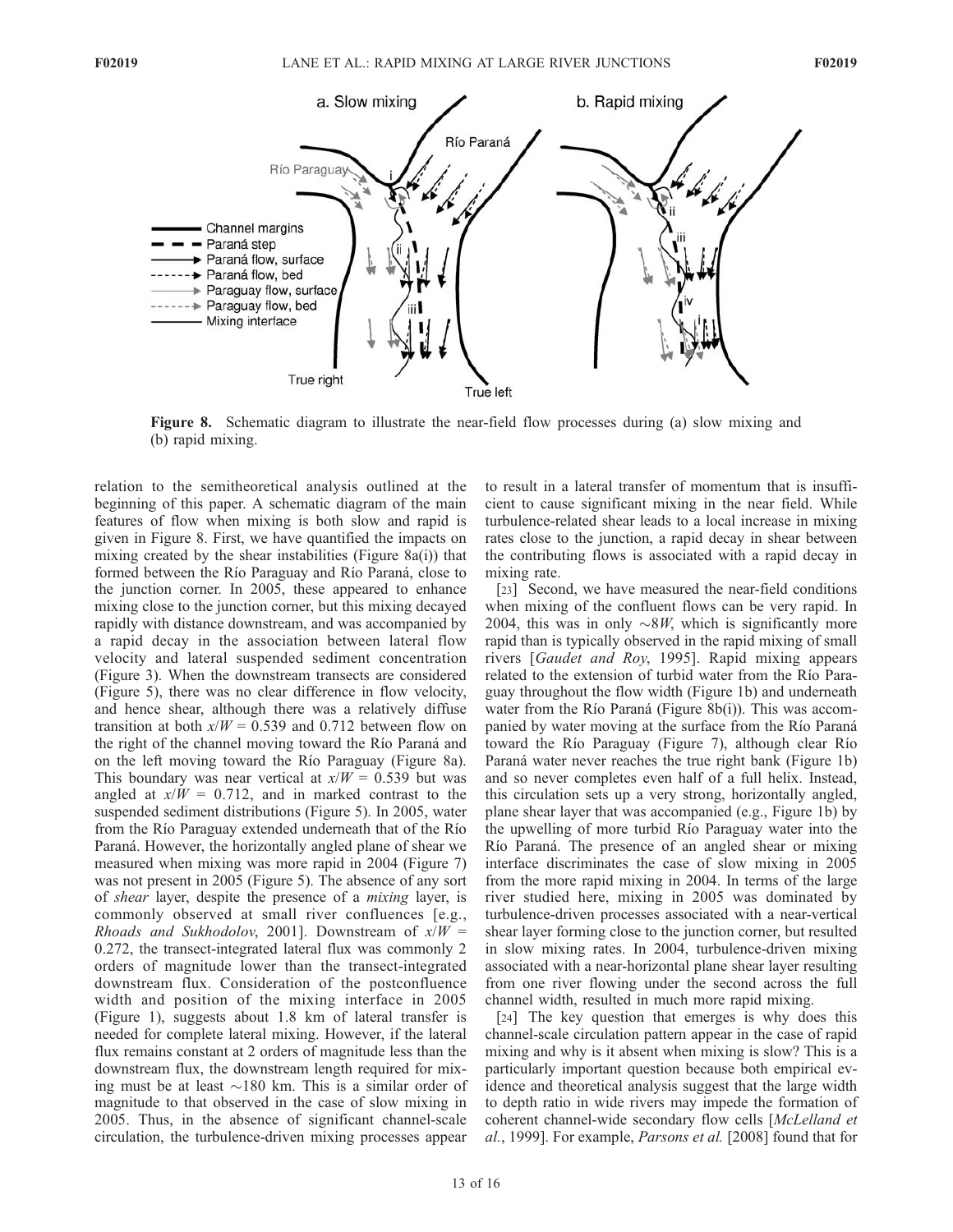a braid bar confluence-diffluence in the Río Paraná, channelscale secondary circulation cells were absent. They attributed this to the high channel width:depth ratio, which allowed the effects of form roughness to become dominant. In theory, the magnitudes of the terms in a force balance analysis of confluent flows [e.g., Bradbrook et al., 2000] vary as a function of width, depth and velocity. Classic relationships in downstream hydraulic geometry show that the rate of increase of width (with increasing discharge and hence distance downstream) is commonly much greater than the rate of increase of either depth or velocity. Additionally, if the observation of Leopold and Wolman [1960] that the radius of curvature is a linear function of channel width holds for larger rivers, the analysis of Bradbrook et al. [2000] shows that the low rate of increase of velocity with distance downstream should reduce the magnitude of pressure-driven channel-scale circulation. Thus, the presence of such channel-scale circulation is surprising and we explain this in terms of the interaction between bed discordance, downstream topographic forcing and the momentum ratio between the confluent channels.

[25] Bed discordance has been shown to have a critical effect on the formation of flow structures in small river confluences [e.g., Best and Roy, 1991; Biron et al., 1993, 1996]. Figure 2 shows that the Río Paraná enters the confluence at about half the depth of the Rio Paraguay, resulting in a morphological step between the rivers (Figure 8b(ii)). Before this morphological step curves gradually to become aligned with the postconfluence channel (Figure 8b(iii)), it should allow turbid Río Paraguay water to move underneath the Río Paraná as the Río Paraná flows over the step. This situation certainly appears to be occurring in 2005, when we have reliable data on turbidity, with a tongue of turbid water extending partially across the channel at the bed. However, in itself the observation of the influence of bed discordance does not explain why the same river with the same discordance has channel-scale circulation at one time period and not at another. In the case of slow mixing, with no channel-scale circulation, the effect of bed discordance appears to be countered by the effects of downstream topographic forcing associated with the face of the step, as it curves to become aligned with the Rı´o Paraná (Figure 2). In 2005, when there was no channel-scale circulation, the changing orientation of the step had two effects. First, it appeared to steer the Río Paraguay flow, throughout its depth, toward the Rı´o Paraguay side of the channel (Figure 8a(iii)), and this served to keep the turbid Rio Paraguay water on the right-hand side of the postconfluence channel. Second, the morphological step established a reverse bed gradient that reduced the ability of the more turbid Río Paraguay water to move toward the Río Paraná at the bed. Thus, the effect of the changing step direction in the postconfluence channel was to *prevent* the mixing interface migrating toward the Río Paraná and to work against the effect of the bed discordance in its influence on the transfer of more turbid water toward the Río Paraná. This process could also be exacerbated by form roughness and stronger steering of the flow by the bed as the flow shallows over the step. Indeed, the presence of a near-uniform flow direction throughout the vertical would be significant as it is exactly what Parsons et al. [2008] report for a confluence associated with a braid bar, further

downstream in the same river. Parsons et al. [2008] reasoned the high W:d ratio allowed the effects of bed roughness to be transmitted throughout the flow depth and hence permitted the effects of topographic steering of the flow at the bed to become dominant over any larger channel-scale circulations.

[26] Given that the flow depth was slightly lower in 2004 when channel-scale circulation was present, the question that arises is why this form roughness did not prevent channel-scale circulation from developing. The answer appears to lie with the increased momentum of the Rı´o Paraguay in 2004, as compared with the Río Paraná, as expressed by the momentum ratio (Paraná:Paraguay; equation (2); Table 2):  $\sim$ 1.8 in 2004 (channel-scale circulation present) and  $\sim$ 3.6 in 2005 (channel-scale circulation absent), with the prime factor for this difference being a higher discharge, rather than a higher density, in the Río Paraguay in 2004. Laboratory [Best, 1987, 1988], field [Rhoads, 1996; Rhoads and Kenworthy, 1998; Rhoads and Sukhodolov, 2001] and numerical [Bradbrook et al., 1998, 2001] studies of small river confluences have shown that the momentum ratio exerts a critical effect on the interaction between two confluent streams and also conditions the effects of discordance upon flow structure formation [Bradbrook et al., 1998, 2001]. Although the Río Paraná has a higher discharge than the Río Paraguay in both 2004 and 2005, it can be speculated that the higher momentum of the Río Paraguay in the case of rapid mixing (2004) allowed greater lateral expansion of the Río Paraguay into the Río Paraná through: (1) in the Río Paraguay, a reduction in the relative magnitude of topographic forcing compared with the downstream momentum terms, as a result of the higher transect-averaged flow velocity in the Paraguay and (2) in the Río Paraná, reduced resistance to deflection as a result of relatively lower transect-averaged velocity (Table 2). It thus appears that, with the lower 2004 momentum ratio, the increased lateral advection of the momentum of the Rı´o Paraguay fluid at the bed was able to overcome the reverse topographic forcing of the bed that results from the extension of the morphological step on the left hand side of the channel  $(Figure 8b(iv)$ . Thus, the bed discordance, which allows Río Paraguay water to move underneath the Río Paraná, as well as the greater relative momentum of the Rio Paraguay, combine to drive the rapid movement of turbid water further across the full postjunction width, and result in both channelscale circulation and mixing within a very short distance downstream. This may have been aided by the higher density of the Rı´o Paraguay in 2004, associated with the higher suspended sediment concentration. The possible contribution of density differences to near-field mixing remains an issue that needs further research.

[27] This discussion provides detailed evidence of how near-field processes can lead to the formation of channelscale flow structures at the junction of a large river, which appears to have resulted in an exceptionally rapid rate of mixing in 2004. However, since we presently only possess measurements at two momentum ratios, development of a predictive model from our data for estimating how nearfield effects reduce downstream mixing lengths is not possible. Similarly, measurements at a greater number of momentum ratios are required to assess whether there is a gradual relationship between the change in momentum ratio and mixing length, or a critical threshold in the momentum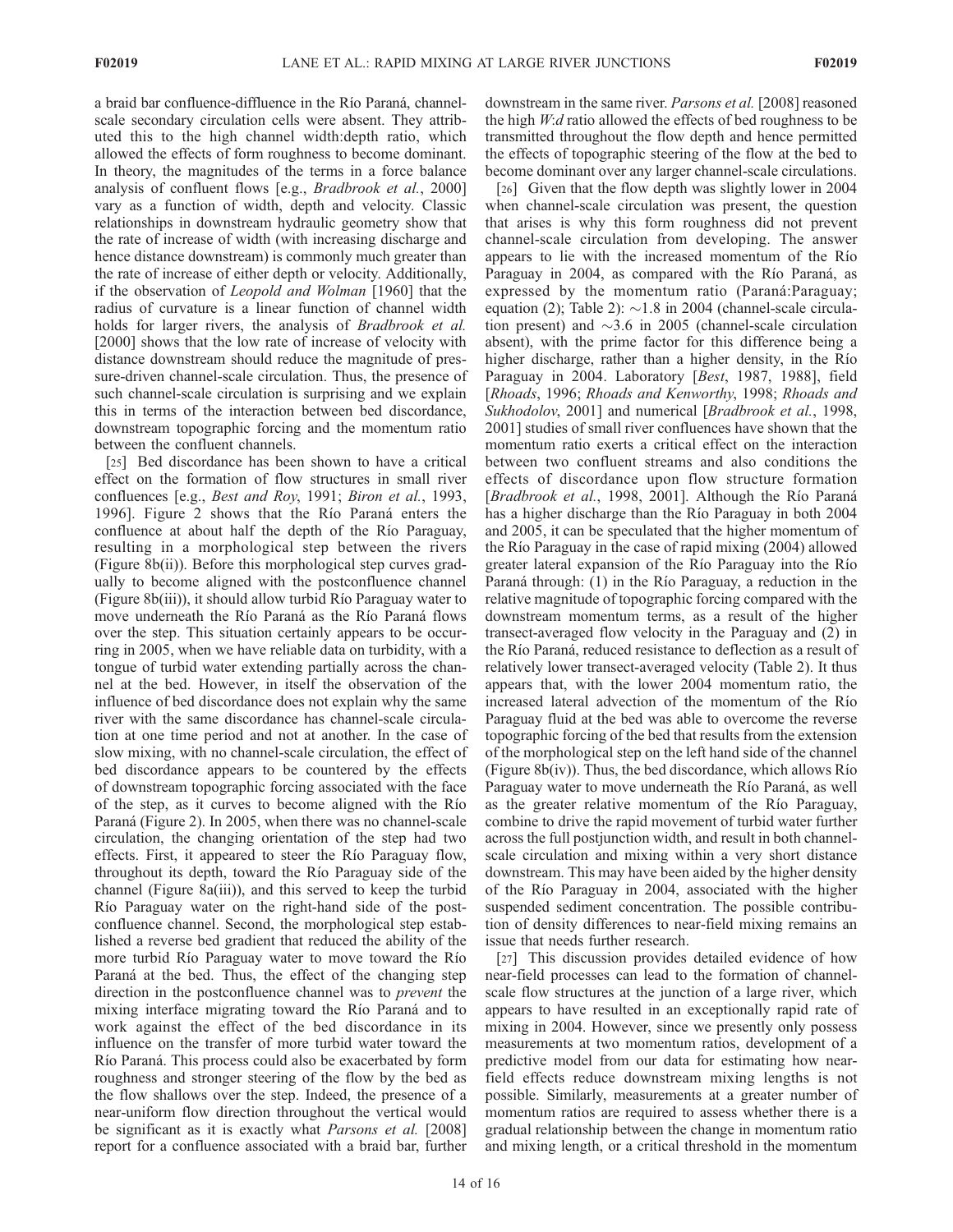ratio that discriminates between very rapid mixing and much slower mixing. Field data may help here, but measuring such large rivers is time consuming, expensive and logistically difficult, and the momentum ratio cannot be controlled in the way it can in physical or numerical models. Since a critical variable appears to be the high  $W: d$ , it is unlikely that physical modeling can address the full range of required boundary conditions, and thus it will be essential to reproduce and extend the type of modeling approach developed by *Bradbrook et al.* [2001] for high values of  $W: d$ , in order to help to understand and to predict how momentum ratio interacts with bed discordance to determine downstream mixing rates. Bradbrook et al. [2001] designed numerical experiments for small river junctions in which the effects upon flow structures of different combinations of junction asymmetry, junction angle, momentum ratio and depth ratio (i.e., level of bed discordance) were simulated numerically. These experiments showed those combinations of conditions which produced the strongest channel-scale secondary circulation and hence the most rapid mixing rates. Following from the conclusions of Bradbrook et al. [2000], development of a simple predictive model for near-field impacts may not be possible because these impacts are sensitively dependent upon the precise combination of driving variables, such as momentum ratio and local junction bed morphology. We have very few detailed measurements of three-dimensional geometry and flow processes in the World's largest rivers, and only one detailed measurement of the bed morphology of a large river confluence (Figure 2). This restricts the extent to which we can speculate on the role that is played by bed geometry. However, since river width scales with bankfull discharge [Leopold and Maddock, 1953], and bankfull discharge scales with basin area [Emmett, 1975], as rivers become larger there is a greater probability that they will differ in terms of their discharge because of: (1) differences in basin area and (2) basin areas that capture different climatic regimes and topographic and lithological terrains, and hence experience different discharge fluctuations within and between years. If rapid mixing requires particular values of momentum ratio (in relation to a particular bed geometry), then the extent to which these values are obtained will be controlled by time-varying, basin-scale processes. If we apply an ergodic hypothesis to the data shown in Table 1, the required momentum ratios are produced for only a very small proportion of time, and thus rapid mixing may be expected to occur rarely.

#### 6. Conclusions

[28] The present paper has shown that the distances required for mixing at large river junctions are often long, but can be very short, even within the same junction at different times. When mixing at the confluence of the Rio Paraná and Río Paraguay required a longer downstream distance, more than 100 multiples of postconfluence width, near-field mixing was restricted to instabilities generated along the near-vertical shear layer between the two flows. In this case, the associated lateral flux decayed rapidly downstream because of lessening of turbulent shear between the two confluent flows. Such slow mixing was also associated with an absence of channel-scale circulation. However,

when mixing occurred in a strikingly short distance downstream, the primary cause was the presence of channel-scale flow circulation in the near field at the confluence, which allowed water from one river to penetrate fully underneath the other flow. In this case, the reasons for this circulation are a change in the momentum ratio, in relation to the effects of both bed discordance at the confluence and the way in which river morphology downstream of the junction either enhances or slows mixing. The latter is aided by the high W:d ratio, which allows easy transmission of bed topographic forcing throughout the complete flow depth. Our results present the first detailed data concerning the dynamics of mixing at a large river junction, and highlight the clear need for further investigation, most fruitfully combining field study with numerical simulations, to explore the fuller range of boundary conditions that may lead to slow or rapid mixing at these key nodes in fluvial networks.

[29] **Acknowledgments.** This research was supported by grants NER/ A/S/2001/00445 and NER/B/S/2003/00243 from the U.K. Natural Environment Research Council and a Joint International Project from the Royal Society. The staff of CECOAL-CONICET (Corrientes, Argentina), and in particular Lolo Roberto, Rocque Negro, and Luis Bonnetti, provided crucial field support. Two anonymous reviewers, Yarko Nino, an Associate Editor, and the Editor provided invaluable suggestions on an earlier draft of this manuscript.

#### References

- Best, J. L. (1987), Flow dynamics at river channel confluences: Implications for sediment transport and bed morphology, in Recent Developments in Fluvial Sedimentology, Special Publications, vol. 39, edited by F. G. Ethridge, R. M. Flores, and M. D. Harvey, pp. 27 – 35, Soc. of Econ. Paleontol. and Mineral, Tulsa, Okla.
- Best, J. L. (1988), Sediment transport and bed morphology at river channel confluences, Sedimentology, 35, 481 – 498, doi:10.1111/j.1365-3091. 1988.tb00999.x.
- Best, J. L., and A. G. Roy (1991), Mixing-layer distortion at the confluence of channels of different depth, Nature, 350, 411 – 413, doi:10.1038/ 350411a0.
- Biron, P., A. G. Roy, J. L. Best, and C. J. Boyer (1993), Bed morphology and sedimentology at the confluence of unequal depth channels, Geomorphology, 8, 115-129, doi:10.1016/0169-555X(93)90032-W.
- Biron, P., J. L. Best, and A. G. Roy (1996), Effects of bed discordance on flow dynamics at open channel confluences, J. Hydraul. Eng., 122, 676-682, doi:10.1061/(ASCE)0733-9429(1996)122:12(676).
- Bradbrook, K. F., P. Biron, S. N. Lane, K. S. Richards, and A. G. Roy (1998), Investigation of controls on secondary circulation and mixing processes in a simple confluence geometry using a three-dimensional numerical model, Hydrol. Processes, 12, 1371 – 1396, doi:10.1002/ (SICI)1099-1085(19980630)12:8<1371::AID-HYP620>3.0.CO;2-C.
- Bradbrook, K. F., S. N. Lane, and K. S. Richards (2000), Numerical simulation of three-dimensional time-averaged flow structure at river channel confluences, Water Resour. Res., 36, 2731 – 2746, doi:10.1029/ 2000WR900011.
- Bradbrook, K. F., S. N. Lane, K. S. Richards, P. Biron, and A. G. Roy (2001), Role of bed discordance at asymmetrical open-channel confluences, J. Hydraul. Eng., 127, 351 – 368, doi:10.1061/(ASCE)0733- 9429(2001)127:5(351).
- Brown, G. L., and A. Roshko (1974), On density effects and large structure in turbulent mixing layers, J. Fluid Mech., 64, 775 – 816, doi:10.1017/ S002211207400190X.
- Dinehart, R. L., and J. R. Burau (2005), Averaged indicators of secondary flow in repeated acoustic Doppler current profiler crossings of bends, Water Resour. Res., 41, W09405, doi:10.1029/2005WR004050.
- Emmett, W. W. (1975), The channels and waters of the upper Salmon River area, Idaho, U.S. Geol. Surv. Prof. Pap. 870A, U.S. Geol. Surv., Reston, Va.
- Fischer, H. B., E. J. List, R. C. Y. Koh, J. Imberger, and N. H. Brooks (1979), Mixing in Inland and Coastal Waters, 483 pp., Elsevier, New York.
- Gaudet, J. M., and A. G. Roy (1995), Effect of bed morphology on flow mixing length at river confluences, Nature, 373, 138 - 139, doi:10.1038/ 373138a0.